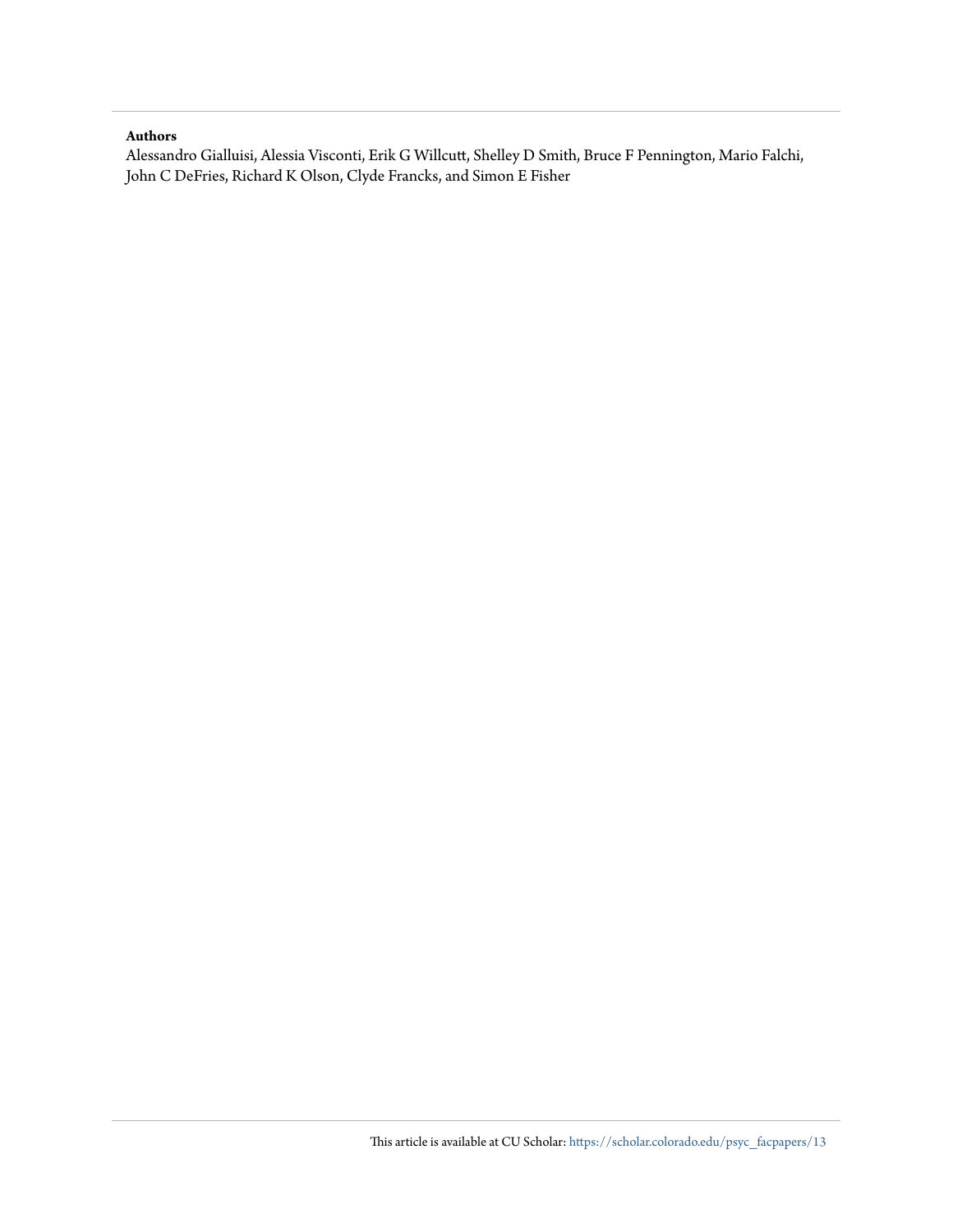

# Investigating the effects of copy number variants on reading and language performance

Alessandro Gialluisi<sup>1,2</sup>, Alessia Visconti<sup>3</sup>, Erik G. Willcutt<sup>4,5</sup>, Shelley D. Smith<sup>6</sup>, Bruce F. Pennington<sup>7</sup>, Mario Falchi<sup>3</sup> , John C. DeFries<sup>4,5</sup>, Richard K. Olson<sup>4,5</sup>, Clyde Francks<sup>1,8\*</sup> and Simon E. Fisher<sup>1,8\*</sup>

# Abstract

Background: Reading and language skills have overlapping genetic bases, most of which are still unknown. Part of the missing heritability may be caused by copy number variants (CNVs).

Methods: In a dataset of children recruited for a history of reading disability (RD, also known as dyslexia) or attention deficit hyperactivity disorder (ADHD) and their siblings, we investigated the effects of CNVs on reading and language performance. First, we called CNVs with PennCNV using signal intensity data from Illumina OmniExpress arrays (~723,000 probes). Then, we computed the correlation between measures of CNV genomic burden and the first principal component (PC) score derived from several continuous reading and language traits, both before and after adjustment for performance IQ. Finally, we screened the genome, probe-by-probe, for association with the PC scores, through two complementary analyses: we tested a binary CNV state assigned for the location of each probe (i.e., CNV+ or CNV−), and we analyzed continuous probe intensity data using FamCNV.

Results: No significant correlation was found between measures of CNV burden and PC scores, and no genome-wide significant associations were detected in probe-by-probe screening. Nominally significant ossociations were detected (p~10<sup>-2</sup>–10<sup>-3</sup>) within CNTN4 (contactin 4) and CTNNA3 (catenin alpha 3). These genes encode cell adhesion molecules with a likely role in neuronal development, and they have been previously implicated in autism and other neurodevelopmental disorders. A further, targeted assessment of candidate CNV regions revealed associations with the PC score  $(p\sim 0.026-0.045)$  within CHRNA7 (cholinergic nicotinic receptor alpha 7), which encodes a ligand-gated ion channel and has also been implicated in neurodevelopmental conditions and language impairment. FamCNV analysis detected a region of association (p~10−<sup>2</sup> –10−<sup>4</sup> ) within a frequent deletion ~6 kb downstream of ZNF737 (zinc finger protein 737, uncharacterized protein), which was also observed in the association analysis using CNV calls.

**Conclusions:** These data suggest that CNVs do not underlie a substantial proportion of variance in reading and language skills. Analysis of additional, larger datasets is warranted to further assess the potential effects that we found and to increase the power to detect CNV effects on reading and language.

Keywords: Reading disability, Developmental dyslexia, Language, Reading, Copy number variants, Family-based GWAS, Meta-analysis, CLDRC

Clyde Francks and Simon E. Fisher are joint senior authors.

<sup>1</sup> Language and Genetics Department, Max Planck Institute for

Psycholinguistics, Wundtlaan 1, 6525 XD Nijmegen, The Netherlands 8 Donders Institute for Brain Cognition and Behaviour, Nijmegen, The

Netherlands

Full list of author information is available at the end of the article



© 2016 Gialluisi et al. Open Access This article is distributed under the terms of the Creative Commons Attribution 4.0 International License [\(http://creativecommons.org/licenses/by/4.0/](http://creativecommons.org/licenses/by/4.0/)), which permits unrestricted use, distribution, and reproduction in any medium, provided you give appropriate credit to the original author(s) and the source, provide a link to the Creative Commons license, and indicate if changes were made. The Creative Commons Public Domain Dedication waiver [\(http://creativecommons.org/publicdomain/zero/1.0/](http://creativecommons.org/publicdomain/zero/1.0/)) applies to the data made available in this article, unless otherwise stated.

<sup>\*</sup> Correspondence: [clyde.francks@mpi.nl](mailto:clyde.francks@mpi.nl); [simon.fisher@mpi.nl](mailto:simon.fisher@mpi.nl)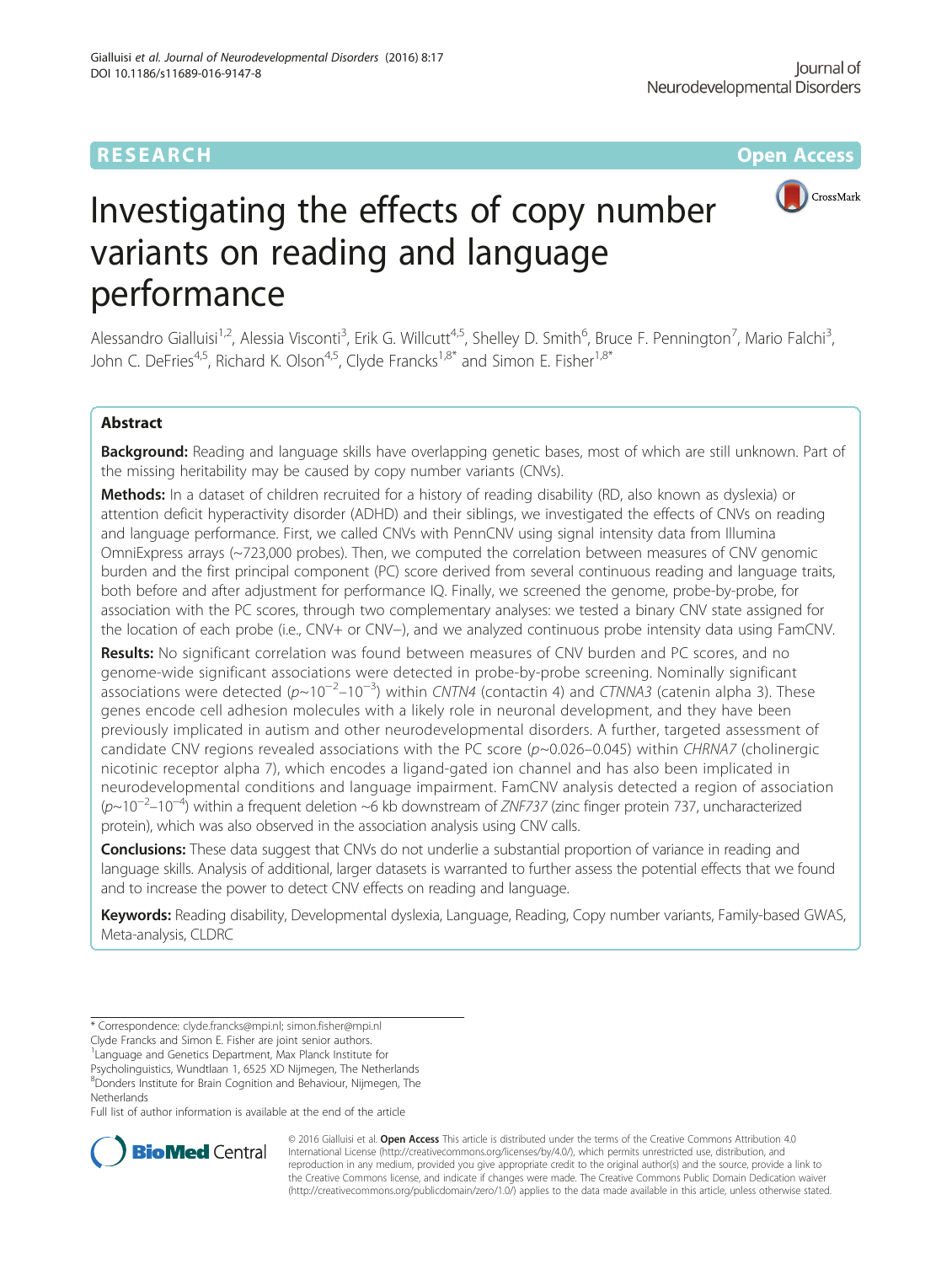# Background

Reading disability (RD or developmental dyslexia) and specific language impairment (SLI) are two of the most prevalent neurodevelopmental disorders, with a prevalence of ≈5–8 % among school-aged children (as reviewed in [1–3]). Both RD and SLI are multifactorial disorders with moderate to high heritabilities and are characterized by high comorbidity, also with other neurodevelopmental disorders such as attention deficit hyperactivity disorder (ADHD) and speech sound disorders (SSD) [2, 4, 5]. It is likely that RD and SLI, as well as the underlying readingand language-related skills, share some genetic/neurobiological mechanisms [6, 7].

Candidate genes that have been implicated in readingand language-related traits include DYX1C1 (15q21), KIAA0319 and DCDC2 (6p22), MRPL19/GCFC2 (2p12), ROBO1 (3p12), CNTNAP2 (7q35), CMIP and ATP2C2 (16q23-24), and FOXP2 (7q31) (see [8–10] for reviews). More recently, genome-wide association scans (GWAS) using measures of both reading and language have reported suggestive associations in ABCC13 (21q11.2), DAZAP1 (19p13.3), ZNF385D (3p24.3), FLNC (7q32.1), and RBFOX2 (as reviewed in [10]). Several of these candidate genes are known to have roles in important processes in central nervous system (CNS) development, such as neuronal migration, axonal guidance, and neurite outgrowth [8]. Moreover, a link with steroid hormone-related biology has also been hypothesized (see [11] for further details).

In these genes, most of the variants that have been tentatively associated with reading and/or language traits are single-nucleotide polymorphisms (SNPs), although other types of genetic variants have also been implicated. These include balanced translocations disrupting ROBO1 [12] and *DYX1C1* [13] in dyslexic cases and translocations and deletions affecting FOXP2 in a severe form of speech and language disorder, involving childhood apraxia of speech (CAS) [14].

The putative genetic associations reported so far can explain only a small proportion of heritable variance in reading and language skills [1, 4, 10]. Part of the "missing heritability" may be represented by Copy Number Variants, defined as structural variations in the genome that result in regions larger than 1 kb showing a nondiploid copy number. Several copy number variants (CNVs) have been identified in severe neurodevelopmental and neuropsychiatric disorders, including schizophrenia (SCZ), Autism Spectrum Disorders (ASD), Intellectual Disability (ID) and Developmental Delay (DD) [15, 16]. However, only a few studies have focused on reading and/ or language impairments, which we review briefly here. In the majority of these studies, a perfect co-segregation between CNVs and poor reading/language performance has seldom been observed.

In a recent investigation on ten Indian dyslexic families, de novo CNVs were identified at several loci, namely GABARAP (17p13.1), NEGR1 (1p31.1), ACCN1 (17q11.21), DCDC5 (11p14.1), and the known SLI candidate gene CNTNAP2 (7q35) [17]. In the same families, candidate susceptibility CNVs affecting the *PCDH11X* gene (Xq21.31-q21.32) were also identified [18]. In a Dutch family, Poelmans and colleagues [19] identified a heterozygous deletion in 21q22.3 co-segregating with RD and encompassing the genes PCNT, DIP2A, S100B, and PRMT2.

The largest study to date on CNVs in dyslexia involved 376 RD cases and 337 controls. Candidate susceptibility CNVs were found, overlapping IMMP2L and AUTS2 (7q11.22) [20], a well-known ASD susceptibility locus.

With regard to language impairments, Wisznieski et al. [21] identified a heterozygous deletion disrupting the gene TM4SF20 (2q36), co-segregating with language delay in 15 Southeast Asian families. In a CNV scan of SLI families, a ~21-kb exonic microdeletion within ZNF277 (7q31.1, adjacent to the IMMP2L/DOCK4 locus) was found [22]. A genome-wide CNV study comparing 127 independent SLI cases from the same dataset, together with firstdegree relatives and unrelated controls, reported novel candidate de novo CNVs [23], disrupting the genes ACTR2 (2p14), CSNK1A1 (5q33.1), and the regions typically involved in 22q11.2 and 8p23.1 duplication syndromes. A recent CNV screen in a longitudinal cohort of children with language-related difficulties or family risk of dyslexia revealed a de novo deletion in 15q13.1–13.3, observed in a child with persistent language impairment, normal reading skills, and no evidence of sensory or neurological problems [24]. This large heterozygous deletion had been previously reported in cases of broader neurodevelopmental delay [24].

Other CNVs have been associated with poor reading or language performance in the context of other comorbid disorders. A deletion disrupting both DOCK4 and IMMP2L (7q31.1) was found to co-segregate with poor reading performance in a family with two ASD cases, and another DOCK4 exonic deletion co-segregated with RD in a distinct dyslexic family [25]. Canonical 16p11.2 microdeletions—usually implicated in mild cognitive impairment, general developmental delay, speech and language problems, and ASD—have been associated with CAS by independent studies [26, 27]. The same microdeletion was hypothesized to act jointly with a 6q22.31 duplication in a subject with CAS and pervasive developmental disorder [28]. Prader-Willi/Angelman patients, presenting deletions/duplications of the 15q11.2 region, have been reported to frequently exhibit speech and language delays [29]. Similarly, subjects with 2p15 p16.1 microdeletion syndrome typically show cognitive, linguistic, and psychiatric disabilities. In this region, a de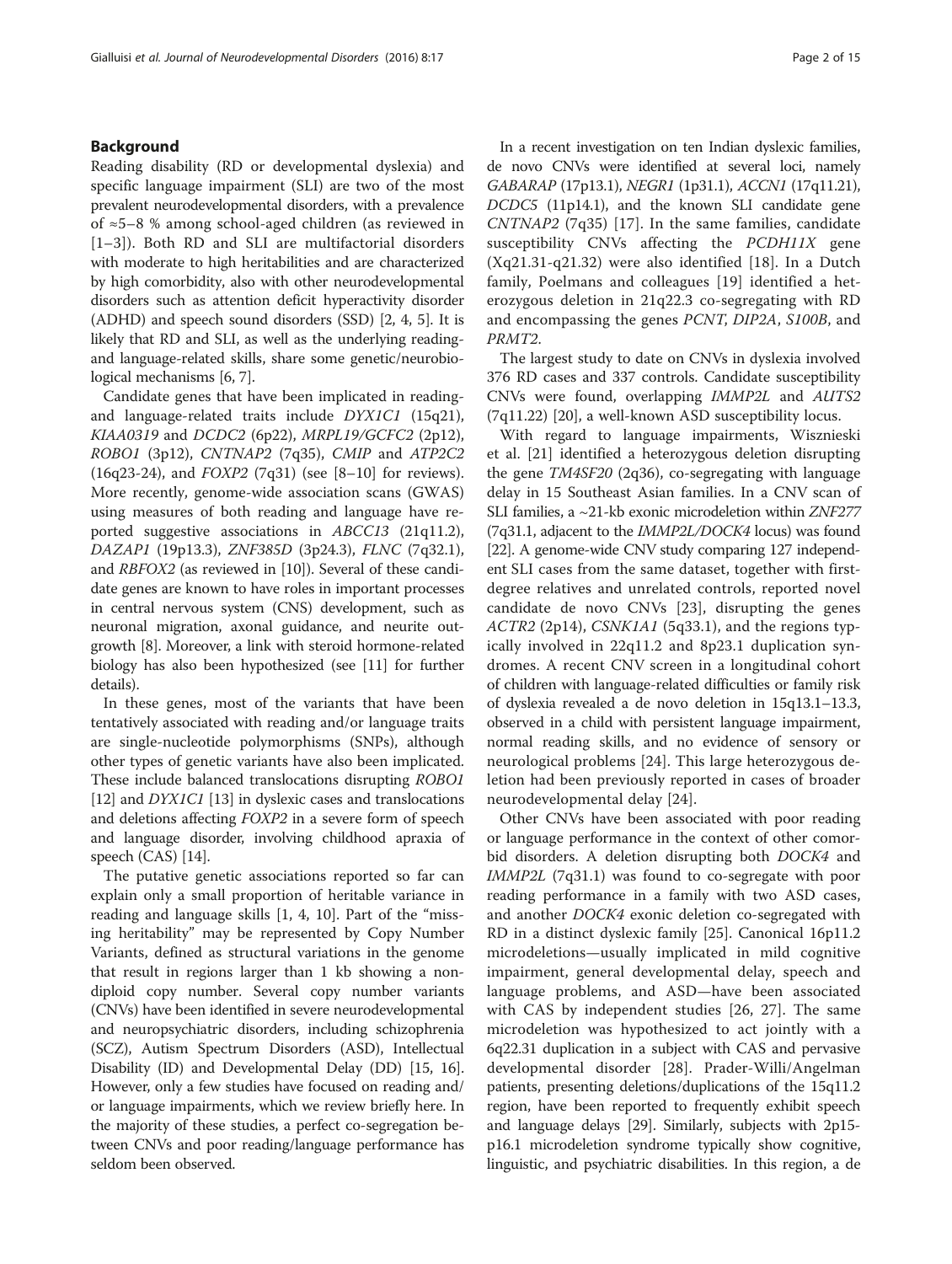novo deletion encompassing BCL11A has been implicated in a mild phenotype characterized by apraxia, dysarthria, and expressive language delay [30].

Recently, Stefansson and colleagues [31] investigated the effect of several CNVs previously associated with SCZ or ASD (hereafter called "neuropsychiatric CNVs") on different cognitive traits in a large Icelandic sample  $(N~102,000)$ . By comparing SCZ patients, neuropsychiatric CNV carriers, other CNV carriers, and general population controls, they found that neuropsychiatric CNV carriers performed at a level between SCZ patients and controls on several psychometric tests, suggesting an effect of these CNVs on general cognition. Some neuropsychiatric CNVs showed association with cognitive abilities: among these, 16p11.2del and 22q11.21dup were associated with category and letter fluency, while 15q11.2del was associated with a history of dyslexia and dyscalculia.

In the present study, we have further investigated the potential influence of CNVs on reading and language performance through a comprehensive set of analyses, including total genome-wide CNV burden testing and two complementary methods to screen the genome for individual CNVs that may affect these traits. We used a dataset that has been previously included in a SNPbased GWAS meta-analysis (GWASMA) of reading and language traits [11], composed of children recruited for school history of RD or ADHD, and their unaffected siblings.

Current CNV research in psychiatric genetics often relies on case/control dichotomous classifications and seldom

detects perfect co-segregation between CNVs and disease status. When heritable quantitative traits are available that are strongly correlated with a dichotomous definition of a disorder—as in the case of reading/language traits— analyzing the effect of putative CNVs directly on the quantitative trait provides an effective alternative to the analysis of co-segregation between CNVs and the disorder. The former analysis is aimed at detecting variants with reduced penetrance and variable expressivity on traits of interest, while the latter one is aimed at detecting variants with full penetrance and expressivity. We used both approaches in our study.

## **Methods**

The experimental workflow of the present study, described in this section, is summarized in Fig. 1. For simplicity, genotype and phenotype quality control (QC) are described below in single paragraphs.

#### Dataset

The dataset analyzed in the present work was collected in the Colorado Learning Disabilities Research Centre (CLDRC) study, an ongoing research project on the etiology of learning disabilities carried out in 27 school districts in Colorado, USA [32]. Briefly, pairs of twins were recruited for a school history of RD or ADHD in at least one of the twins; they were then administered a number of psychometric tests for several learning-related skills, along with their additional co-siblings, and DNA was collected for genetic studies. The Institutional Review Boards of the University of Nebraska Medical Center

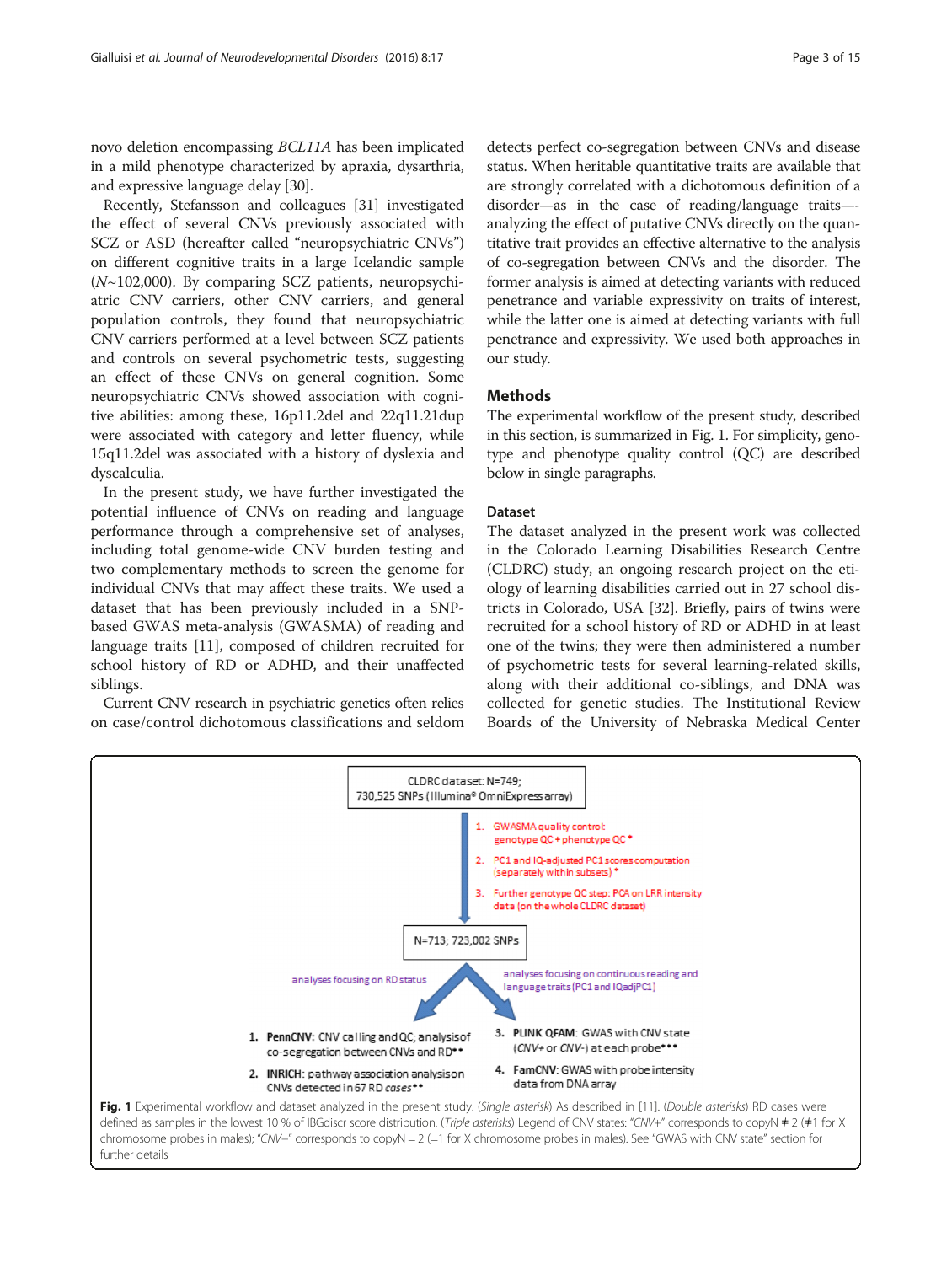and of the University of Colorado at Boulder had approved the protocol, and written informed consent of the participants (or their parents) was obtained.

For MZ twin pairs, we selected one child per pair based on the maximum availability of reading- and language-related trait data or otherwise randomly. The sample of twins and siblings available for this study comprised 749 participants in total (mean age 11.7 years, age range 8–19), from 343 unrelated twinships/sibships. Of these, 266 of the twinships/sibships (a total of 585 participants) were originally recruited via a proband with a history of RD and 77 of the twinships/sibships (164 participants in total) were originally recruited via a proband with a history of ADHD. The two subsets are indicated hereafter as CLDRC-RD and CLDRC-ADHD.

# Reading and language measures

The reading- and language-related traits assessed in CLDRC are reported in Table 1, and the relevant measures are described in detail elsewhere [11]. These traits had been previously age-adjusted according to normative data and further rank-normalized when a measure differed significantly from normality. Phenotypic outliers were removed from the dataset, along with subjects with full-scale IQ <70 (two participants in CLDRC-RD in total). This left 564 subjects in CLDRC-RD and 163 in CLDRC-ADHD. Then, samples underwent separate principal component analyses (PCAs) in CLDRC-RD and in CLDRC-ADHD for the computation of the first principal component scores within each dataset, as briefly described below (further details in [11]).

#### First principal component score

The first principal component (PC1) from all of the language- and reading-related traits available (Table 1) was derived in each dataset, through the SPSS® 20.0 Factor Analysis. Only linear components with Eigenvalue >1 were extracted, allowing for correlation among the components (oblique rotation) and excluding subjects with any missing measure. PC1 explained 64.5 % of the total variance in CLDRC-RD and 52 % in CLDRC-ADHD, while PC2 explained no more than 13 % of the total variance in both datasets. PC1 scores showed a broad pattern of loadings across the traits in both datasets (Table 1). To obtain a measure of shared variance in reading and language skills independent of general cognitive abilities, we also regressed PC1 against performance IQ (which had not been included in PC1 computation), again separately within the two datasets, and used the residuals as IQ-adjusted PC1 scores (IQadjPC1).

#### IBG discriminant score

We also used an additional phenotypic trait, the IBG discriminant score (called IBGdiscr hereafter), a discriminant function empirically developed to diagnose RD in the context of the CLDRC study [33]. This score is a composite measure of word recognition, spelling, and reading comprehension tests (further details available in Additional file 1). For the purpose of the present study, we used IBGdiscr to select all the participants in the first and tenth decile of the score distribution (Additional file 1: Figure S1a), namely all the subjects with a standardized IBGdiscr <-1.4 ( $N = 67$ ) and >2.2 ( $N = 69$ ), as representative of poor and good reading performance, respectively.

Table 1 Phenotypic traits available and measures used for PC1 score derivation (labeled with relative loadings on PC1)

| Trait           | Description (ability assessed)                                                                             | CLDRC-RD (564)   | CLDRC-ADHD (163)          |  |
|-----------------|------------------------------------------------------------------------------------------------------------|------------------|---------------------------|--|
| WRead           | Reading real words                                                                                         | 0.918            | 0.871                     |  |
| WSpell          | Spelling real words                                                                                        | 0.813            | 0.764                     |  |
| PD              | Ability to convert letter strings into sounds, according to given phonetic rules                           | 0.895, 0.861 $a$ | 0.821, 0.729 <sup>a</sup> |  |
| <b>PA</b>       | Ability to recognize and manipulate speech sounds (phonemes)                                               | 0.801            | 0.744                     |  |
| <b>OC</b>       | Ability to recognize a word as an orthographic unit and to retrieve the corresponding<br>phonological form | 0.764            | 0.644                     |  |
| <b>NWR</b>      | Ability to repeat nonsense words orally presented                                                          | 0.493            | 0.355                     |  |
| <b>VIQ</b>      | Verbal reasoning                                                                                           |                  |                           |  |
| <b>PIQ</b>      | Logical reasoning                                                                                          |                  |                           |  |
| PC <sub>1</sub> | Shared variance in reading and language skills                                                             | 544 (528)        | 159 (155)                 |  |
| IQ-adjusted PC1 | Shared variance in reading and language skills, not shared with performance IQ                             | 544 (525)        | 159 (155)                 |  |

Sample sizes of the datasets that underwent the PCA are reported in the header row. The number of samples for which PC1 score was computed are reported at the bottom of the table (as we excluded participants with at least one missing measure among the traits involved in the PCA). These numbers still include LRR outliers and samples discarded in CNV calling and QC process, which were filtered out for the specific purpose of this study, after extraction of PC1 scores. Final sample sizes at the end of all QCs are reported in brackets.

WRead word reading, WSpell word spelling, PD phonological decoding, PA phoneme awareness, OC orthographic coding, NWR nonword repetition, VIO/PIO verbal/performance IO

Loadings of nonword reading and phonological choice (respectively) on PC1s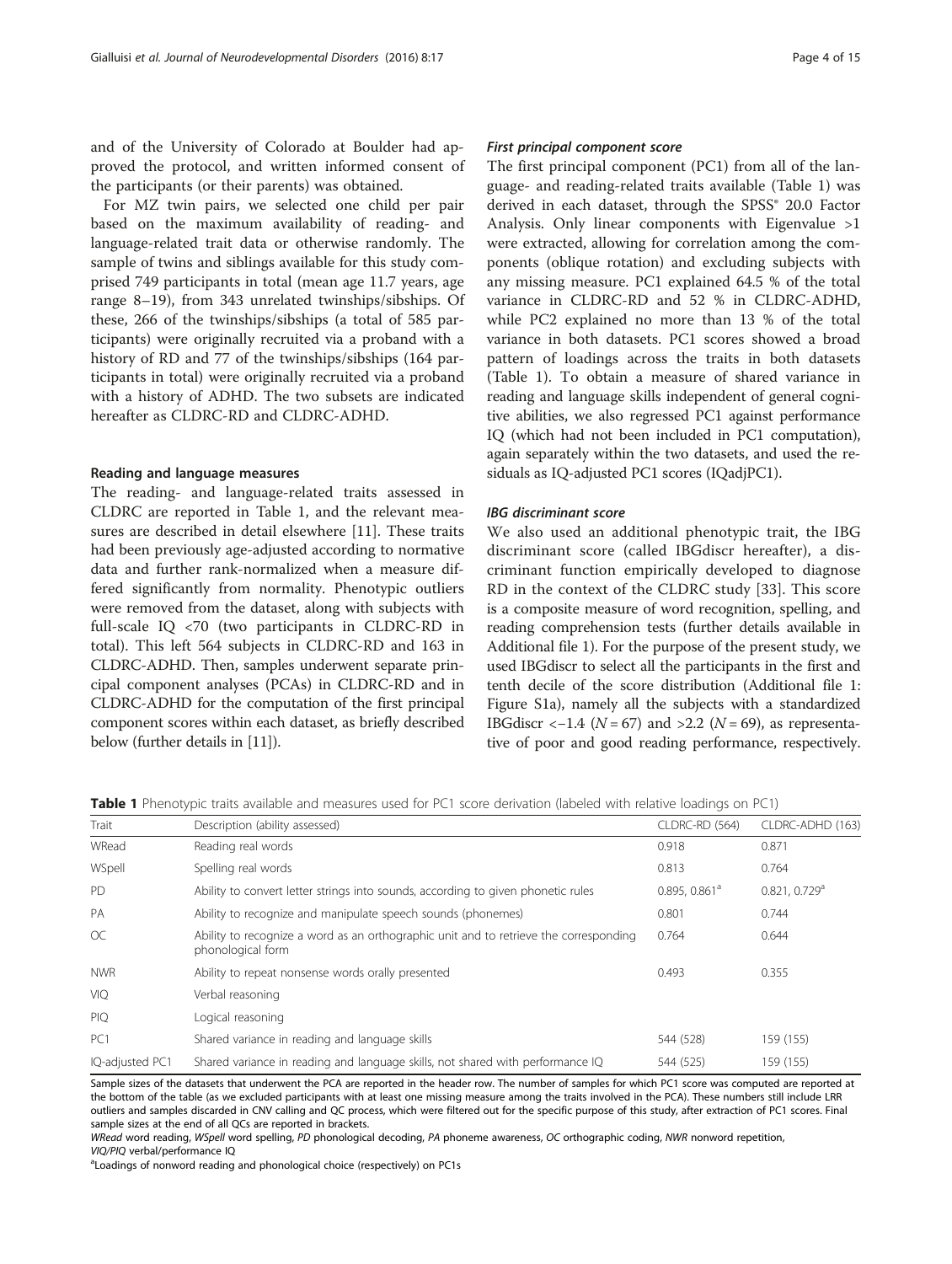For simplicity, we indicate these subjects as "RD cases" and "controls" in the analyses where a dichotomous casecontrol classification was needed (see below).

Pairwise trait correlations of the reading and language composite/component scores analyzed—computed as median Pearson's r coefficients over 100 repeat random samplings of one individual from each unrelated sibship—were high  $(r\sim 0.83-0.98)$ , both in CLDRC-RD and in CLDRC-ADHD (see Additional file 1: Table S1).

#### DNA array data: generation and quality control

The two subsets were treated as a single dataset in DNA data generation and QC, as previously described in our GWAS meta-analysis [11]. DNA was extracted from whole blood or buccal swab samples and prepared for genotyping using standard protocols. DNA array data were generated using Illumina® Human OmniExpress array (730 k SNPs), and data were processed using Illumina's GenomeStudio® software, following the manufacturer's guidelines. QC and CNV calling process followed procedures already used in previous CNV studies [23, 34, 35]. Samples with genotyping success rate <95 % were discarded in GenomeStudio, along with probes mapping as "0" (no position) and "Y" (Y chromosome) and probes with call frequency <95 %. Using functions in the software PLINK v1.07 [36], we filtered out samples which showed inconsistencies in genome-wide identity-by-descent sharing with their siblings and unrelated individuals, or sex mismatches, or call rates <98 %, as well as homozygosity outliers, as described elsewhere [11].

As a further QC step for this study, we ran a PCA on the log R ratio (LRR) intensity signals of the 723,002 probes passing QC, through the pca command (singular value decomposition method) in the pcaMethod R package [37], extracting the first 100 principal components. This allowed us to assess the absence of extreme batch effects among the different plates of the microarray and to detect and remove 14 LRR outliers (Additional file 1: Figure S1d), which left 713 subjects for subsequent analysis.

# CNV calls

To detect CNVs, we applied PennCNV (version June 2011) [38] separately for autosomes and the X chromosome (704,855 and 18,147 SNPs, respectively), analyzing the two subsets jointly  $(N = 713)$ . For this analysis, we built a custom population B allele frequency (PBF) file from our array intensity data through the *compile\_pfb.pl* script in PennCNV, while default HMM parameters and GC model signal adjustment file were used. In order to obtain highly reliable CNV calls, we applied a series of filters to the CNV events initially called through the detect\_cnv.pl script: only putative CNVs with a minimum confidence score of 10, covering at least 20 kb and 10 consecutive SNPs and showing limited overlap (<50 %) with Ig regions, pseudo-autosomal regions (PARs), centromeres, or other large genomic gaps were selected. Moreover, to ensure only high quality of samples, we filtered out samples showing an excessive number of CNV calls (>100 autosomal CNVs per sample) and LRR standard deviation >0.35. All the other parameters for sample filtering were set to default. Close CNVs were joined when the gap separating them was ≤20 % of the total length of the region that they covered. CNVs passing QC were finally annotated to RefSeq genes, within 50 kb beyond the 5′- and 3′-untranslated regions (UTRs), to include CNVs overlapping potential regulatory regions. Similarly, we annotated CNVs overlapping exons, and we identified a subset of "rare" CNVs, defined as CNV calls showing overlaps with less than five CNV events reported in the Database of Genomic Variants (DGV, July 2013 release, hg19). At the end of this process, we had 4490 final CNV calls for 702 samples, of which 3344 were annotated to genes, 2542 to exons, and 872 were rare.

#### Interpretation of CNVs and general statistics

The samples passing PennCNV QC  $(N = 702)$  were tested for correlation between their CNV burden—both in terms of total length and of total number of CNV events per sample—and our continuous traits of interest, namely PC1 and IQadjPC1, separately in the two subsets. This analysis was applied to 525 PC1/IQadjPC1 scores available in CLDRC-RD and to 155 scores available in CLDRC-ADHD. We repeated the same analysis on CNVs annotated to genes, on CNVs annotated to exons, and on rare CNVs (defined as above). Similarly, we analyzed correlations by length class, i.e., for short calls (<100 kb), medium calls (≥100 and ≤500 kb), and large calls (>500 kb) separately. To generate correlations unbiased by non-normality of CNV burden measures and by sample relatedness, rho correlation coefficients were calculated as the median rho over 100 repeat random samplings of one individual from each unrelated sibship, in R [39].

For the same classes of CNVs analyzed above (all, annotated and rare CNVs), we carried out a case-control burden analysis on 67 RD cases and 69 controls as defined above, through logistic regression of binary affection status versus CNV burden measures, over repeat random samplings of one individual from each unrelated sibship.

The final annotated CNVs were also assessed individually for co-segregation with the "RD case" status, focusing on large CNVs, on CNVs shared between two or more affected co-siblings, on CNVs affecting genes previously implicated in reading and language traits (see the "Background" section) or overlapping with other neuropsychiatric CNVs (previously tested by Stefansson et al. [31]).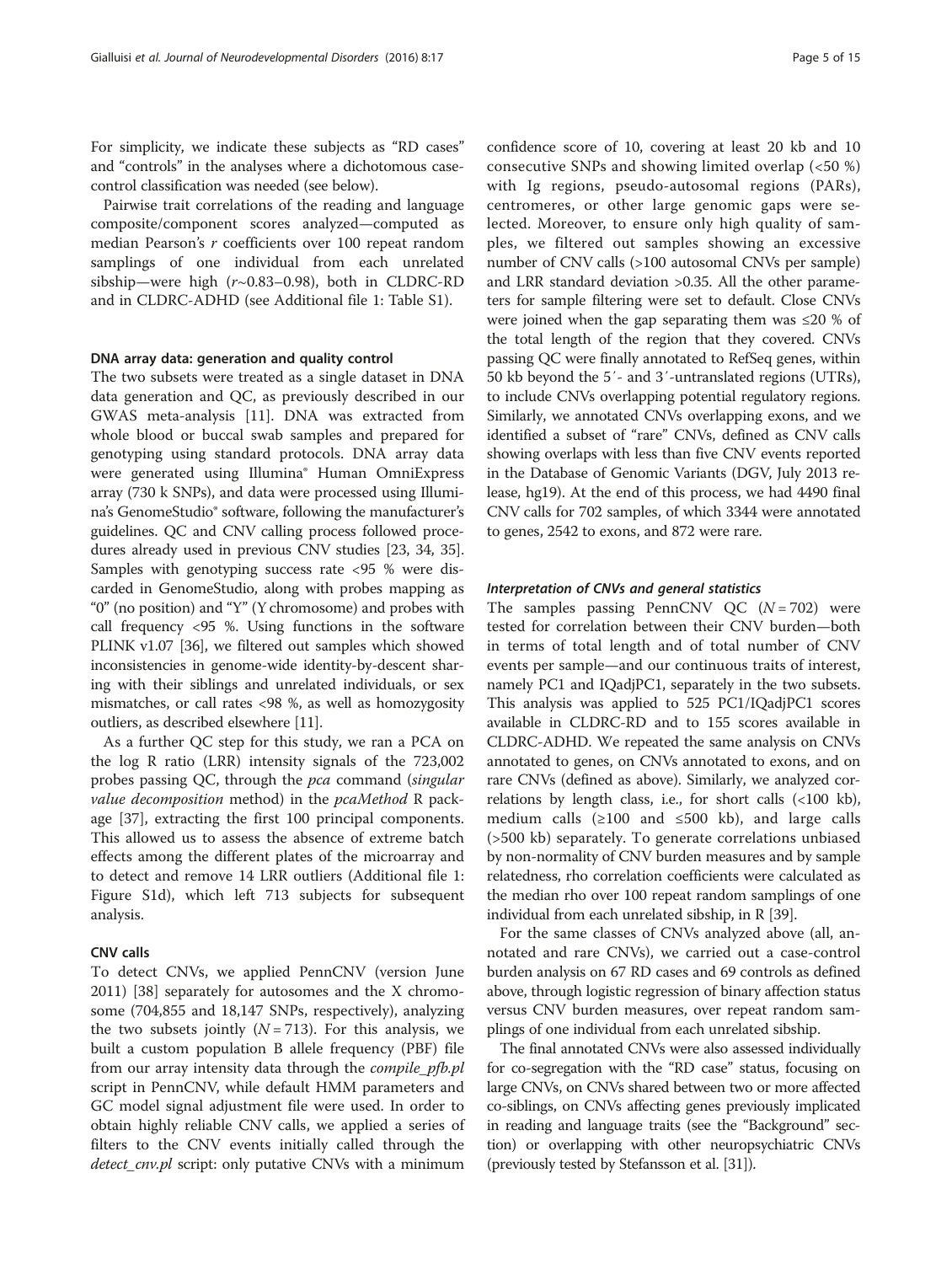# Genome-wide CNV association analyses of continuous reading and language PC traits

# GWAS with CNV state

CNV calls made in PennCNV were also used for a genome-wide association test between CNV state at each probe and PC1/IQadjPC1. The alternative CNV states at each probe were "CNV-negative" (CNV−) when a probe showed a diploid copy number, and "CNV-positive" (CNV+) when it showed an abnormal copy number. In other words, both deletions and duplications at each probe were considered as a single CNV+ state.

We applied PLINK v1.07 QFAM analysis [36] to all the 43,525 probes covered by CNV events (41,625 autosomal probes and 1900 X chromosome probes), in CLDRC-RD  $(N = 525)$  and CLDRC-ADHD  $(N = 155)$ separately.

In order to have a bi-allelic coding for probes involved in this analysis, which indicated the presence or absence of a non-diploid state, proxy genotypes were created in the .ped input files. These were coded as "11" when the probes were not covered by any CNV (i.e., copy number  $=2$ ) and as "12" when they fell within CNV calls (i.e., copy number  $\neq$  2). For chromosome X, CNV states per probe were coded as "11" for probes with copy number  $=1$  and "12" for probes with copy number ≠1 in males, while they were coded following the rules of autosomal CNV state in females. Then, X chromosome probes were tested for association separately within males and females and later meta-analyzed. To correct for non-independence of siblings, permutations were run in QFAM analysis, as previously described in [11]. After QFAM analysis, the results of separate GWAS for CLDRC-RD and CLDRC-ADHD were meta-analyzed using the METAL software package, through the samplesize-based scheme [40]. Results were then interpreted in terms of consecutive probes showing significant associations (i.e., at least two consecutive probes with  $p < 0.005$  at the genome-wide level and contiguous with two or more probes with  $p < 0.05$ ), representing regions of overlap of two or more CNVs with potential effects on the continuous traits investigated.

#### GWAS with intensity data

As a complementary analysis, we tested for association of LRR and BAF (beta allele frequency) intensity data from our DNA array with PC1 and IQadjPC1, applying FamCNV 2.0 [41] (beta version available upon request to Dr. Mario Falchi).

In this analysis, we tested for association of 704,855 autosomal probes passing QC in CLDRC-RD  $(N = 525)$ and in CLDRC-ADHD ( $N = 155$ ), using as covariates the first and second principal components computed in the PCA of LRR data (see the "DNA array data: generation and quality control" section). After running separate

GWAS in the two subsets, the results were metaanalyzed as above, using rho correlation coefficients between LRR data and PC1/IQadjPC1 as beta values at each probe, indicative of the direction of association. Results were interpreted in terms of contiguous probes showing significant associations (i.e., pairs of consecutive probes with  $p < 0.001$  and contiguous with two or more probes with  $p < 0.05$ ), which were more likely to represent real CNV effects.

#### Pathway-based analysis of CNV calls

To test specific molecular networks for enrichment of potentially disrupting CNVs, we ran a pathway-based association analysis in INRICH v1.0, through the TARGET algorithm [42]. This tool tests groups of independent genomic intervals for enrichment of overlaps with predefined gene sets, through a permutation-based approach. We initially tested 306 CNVs called in 67 RD cases, and then we restricted the analysis to 84 rare CNVs in the same subset.

Gene boundaries in the tested gene sets were again defined as extending 50 kb beyond the 5′- and 3′-UTRs, while random genomic intervals simulated in the permutations of the test were extracted from a reduced set of 43,525 SNPs, namely all the probes encompassed by CNV calls. We considered testing CNV calls more suitable than testing associated genomic intervals as produced by GWAS analyses, since such intervals would need to be defined on an LD basis, which is clearly inappropriate for the analysis of CNVs.

Initially, we tested three candidate gene lists for enrichment, based on the gene sets of the Gene Ontology Database [\(http://www.geneontology.org/\)](http://www.geneontology.org/). These gene sets represented three distinct neurobiological hypotheses on the etiology of RD (see the "Background" section): axon guidance (including all the GO sets containing the term "axon guidance"), neuronal migration (including all the GO sets containing the term "neuron migration"), and sex hormone biology (including all the GO sets containing the terms "steroid," "androgen," "estrogen," "progesterone," and "testosterone"). Then, we extended the assessment to 1748 GO sets containing at least 10 genes, for exploratory purposes.

# Results

# CNV calls

#### General CNV burden statistics

After QC, there were 4490 final CNV calls in 702 samples, of which 3344 were annotated to genes within a 50-kb interval from the UTRs, 2542 were annotated within exonic borders, and 872 were rare. Samples passing QC showed a median number of 6 CNVs per sample (4 considering only CNVs annotated to genes) and a median total length of  $~640$  kb covered by CNVs per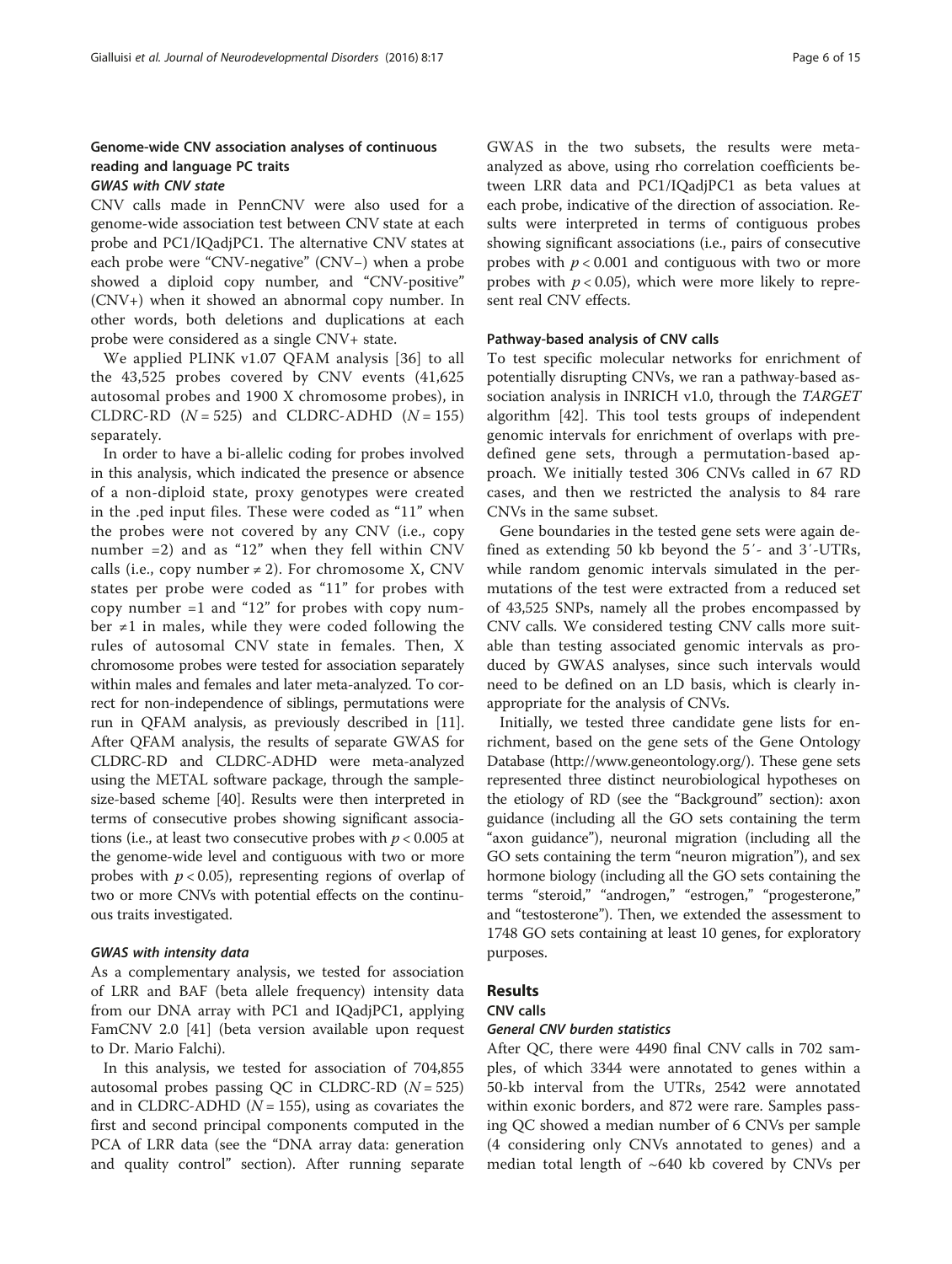sample (~479 kb considering only CNVs annotated to genes).

Correlation assessments between CNV burden measures (both CNV number and total length) and our continuous traits of interest—PC1 and IQadjPC1—did not reveal any significant correlation in the two CLDRC subsets, when considering all the CNVs passing QC (most significant correlation rho~−0.097,  $p = 0.4$ ) or when considering only CNVs annotated to genes or to exons (most significant correlation rho~−0.036,  $p = 0.51$ ). Similarly, burden analysis by length class (applied to all CNVs passing QC) did not show any significant correlation (most significant correlation rho~−0.17,  $p = 0.13$ , detected for short CNVs). We also tested correlation using burden statistics of rare CNVs called in our dataset, but again found no significant correlation with principal component (PC) scores (most significant correlation rho~−0.15,  $p = 0.2$ ). Finally, case-control burden analysis comparing 67 RD cases and 69 controls did not reveal any significant association with CNV burden statistics (data not shown).

#### Large CNVs

Large CNVs are more likely to span multiple genes and to have deleterious effects than smaller CNVs. Among CNVs spanning more than 500 kb in RD cases (Table 2, see Additional file 2: Table S2a for further details), a heterozygous duplication was detected in two affected siblings, but not in their unaffected co-sibling (with IBGdiscr =  $-0.62$ , PC1 =  $-0.47$ , and IQadjPC1 = 0.42). This large CNV spanned  $\sim$ 1.2 Mb in the pericentromeric region 11q11-q12.1, covering several OR genes (encoding olfactory receptors) and TRIM genes (encoding tripartite motif proteins).

### CNVs shared between RD cases

Among all the sibships analyzed, ten presented more than one RD case. In these sibships, we assessed annotated CNVs which were detected in two or more affected co-siblings but in no unaffected participant, regardless of their length. We investigated these variants as they were more likely to confer genetic susceptibility to reading impairment, compared to CNVs presented by single cases. A total of three CNV events fell in this category (Table 3, see Additional file 2: Table S2b for further details), including the large duplication mentioned above and other two CNV events.

In a family presenting two affected siblings but no unaffected co-siblings, we detected two shared CNVs (both heterozygous duplications), which were not detected in any other participant in the study. One of them, spanning  $\sim$ 27 kb on 6q24.2, covered the last nine exons (66–74) in the 3′ terminal region of the UTRN (utrophin) gene, including its  $3'$ -UTR. The other one spanned  $\sim 63$  kb and

overlapped exons 38–49 within DNAH14 (dynein axonemal heavy chain 14) on 1q42.12.

# CNVs in genes previously associated with reading and language traits

We identified three putative CNVs annotated to candidate susceptibility genes that have been implicated in reading and language traits by more than one study (see [8–10] for reviews). These CNVs are reported in Additional file 2: Table S2c. Among the candidate genes assessed, DYX1C1 and CNTNAP2 were overlapped by one or more of these CNVs. However, only one of the three participants showing these variants was impaired and none of these CNVs co-segregated with poor reading-language performance (Additional file 2: Table S2c).

Similarly, we detected four CNV calls overlapping genes in which suggestive associations were observed in previous GWAS studies of both reading and language skills (reviewed in [10]). A list of these CNVs is reported in Additional file 2: Table S2d. Again, none of these variants co-segregated with RD status or with poor reading-language performance.

# CNVs previously associated with weak reading/language performance and common neuropsychiatric CNVs

We checked our CNV calls for overlaps with genes and regions previously found to be disrupted by CNVs in subjects with weak reading/language performance (see the "Background" section). Additional file 2: Table S2e reports these CNVs, which were detected in NEGR1, IMMP2L, PCDH11X, CNTNAP2, CSNK1A1, MSRA (8p23.1), UBASH3B, CACNA2D1, VWA3B, CXorf22, CHRNA7 (15q13.1), and in several genes in the 22q11.21 region. As before, none of these variants showed cosegregation with RD or poor reading-language performance in the sibships.

Similarly, we assessed overlaps with common neuropsychiatric CNVs recently tested by Stefansson and colleagues [31] for effects on several cognitive traits in a large sample of the Icelandic population. Additional file 2: Table S2f reports a list of canonical CNVs detected in our study (i.e., largely or completely overlapping the abovementioned neuropsychiatric CNVs, reported in Table S1 in [31]). Among these CNV events, a 1.33-Mb heterozygous duplication in 16p13.11 was detected in an affected participant, who had the lowest phenotypic scores in his sibship and exhibited strong score discrepancies with his co-sibling (>3 for IBGdiscr and PC1 and >2.6 for IQadjPC1). However, a similar duplication was present in an unrelated participant showing normal performance, with PC1 and IQadjPC1 scores higher than those of his sibling (data not shown). None of the other carriers of such canonical neuropsychiatric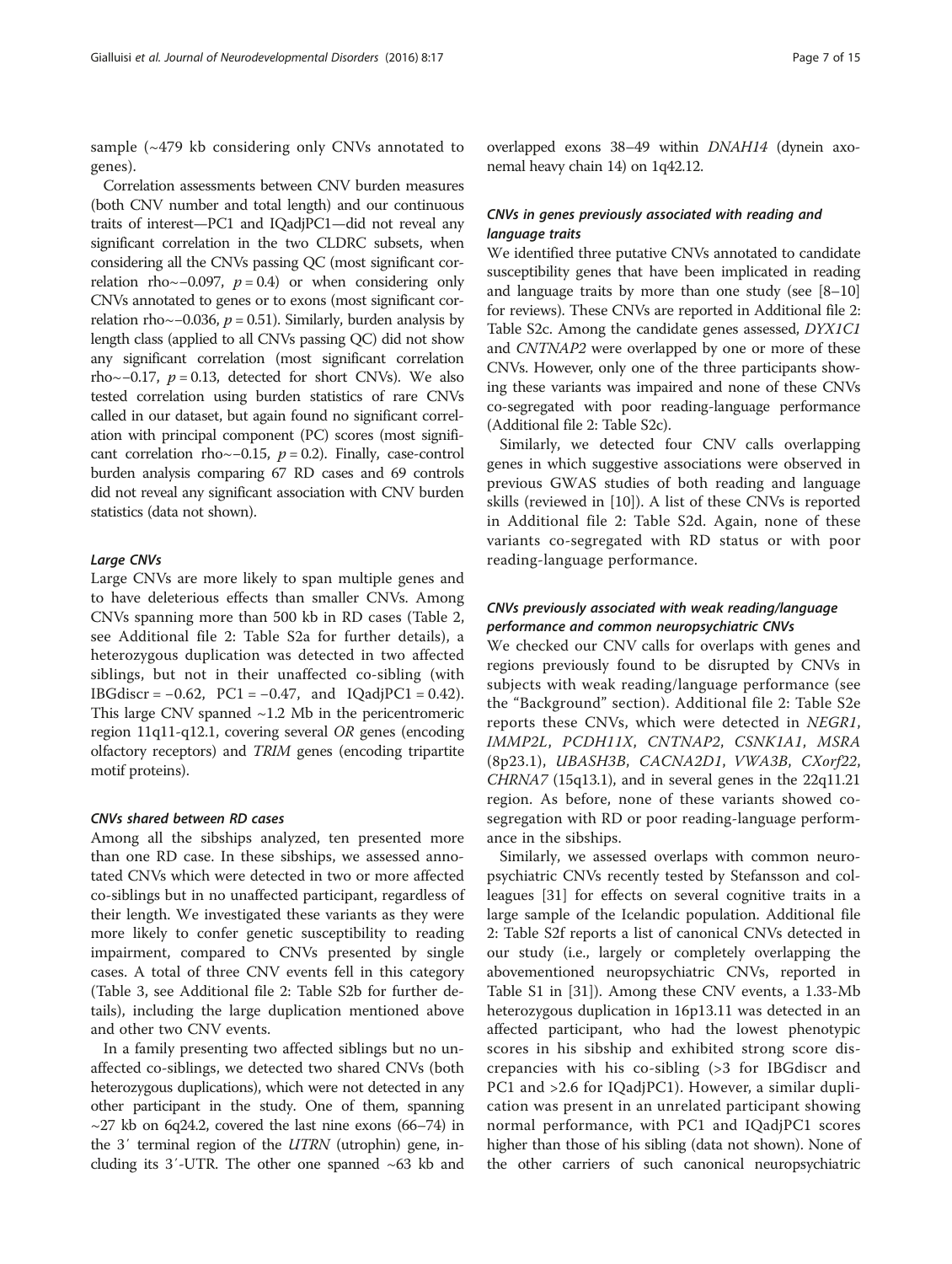**Table 2** Large annotated CNV events (>500 kb) detected in RD cases

| Subject    | Family | Chr | Start (kb) | End (kb) | <b>SNPs</b> | Length (kb) | CopyN | Frequency | Gene                                                        | PC <sub>1</sub> | IQadjPC1 | <b>IBGdiscr</b> |
|------------|--------|-----|------------|----------|-------------|-------------|-------|-----------|-------------------------------------------------------------|-----------------|----------|-----------------|
| IBG143157  | 3914   |     | 96,196     | 96,737   | 26          | 541         |       | Common    | FAHD2CP,GPAT2,LINC00342,TRIM43                              | $-2.51$         | $-2.59$  | $-3.29$         |
| IBG112039  | 3576   |     | 48,397     | 48,943   | 33          | 546         |       | Common    | OR4A47                                                      | $-0.59$         | $-0.43$  | $-1.76$         |
| IBG1448951 | 4442   | 14  | 19,848     | 20,420   | 17          | 573         | 3     | Common    | 10 genes (including several OR genes) <sup>a</sup>          | $-0.97$         | $-1.05$  | $-2.83$         |
| IBG143577  | 4010   |     | 132,731    | 133,354  | 120         | 622         |       | Common    | ANKRD30BL.GPR39.MIR663B                                     | $-1.73$         | $-1.54$  | $-2.09$         |
| IBG112079  | 3906   | 8   | 105,737    | 106,407  | 147         | 670         |       | Rare      | ZFPM2                                                       | $-1.56$         | $-1.65$  | $-1.98$         |
| IBG111829  | 2856   |     | 49,770     | 50,283   | 44          | 513         |       | Common    | LOC440040.LOC441601.OR4C12.OR4C13                           | $-1.93$         | $-1.74$  | $-2.78$         |
| IBG112389  | 4048   |     | 45,672     | 46,399   | 35          | 727         |       | Common    | HCN1                                                        | $-1.47$         | $-1.57$  | $-3.18$         |
| IBG145160  | 4499   |     | 54,794     | 56,004   | 190         | 1209        |       | Common    | 30 genes (including several OR and TRIM genes) <sup>b</sup> | $-2.21$         | $-2.05$  | $-3.63$         |
| IBG1451651 | 4499   |     | 54,794     | 56,004   | 190         | 1209        |       | Common    | 30 genes (including several OR and TRIM genes) <sup>b</sup> | $-1.83$         | $-1.74$  | $-2.14$         |
| IBG111948  | 3523   | 16  | 14,975     | 16,303   | 419         | 1328        |       | Common    | 27 genes (including several microRNAs) <sup>c</sup>         | $-1.55$         | $-1.53$  | $-1.61$         |

When a CNV is annotated to more than five RefSeq genes, these are reported in a footnote (see below). All the CNVs partially overlapped or encompassed the genes to which they were annotated. All the positions are expressed in hg19 coordinates. The frequency column specifies how each CNV call showed substantial overlaps (≥50 %) with any CNV reported in the DGV database (July 2013, hg19): ≥5 overlaps for common CNVs, <5 overlaps for rare CNVs. An extended format of this table including further details is available in Additional file 2: Table S2a) <sup>a</sup>

BMS1P17, BMS1P18, OR11H2, OR4K1, OR4K2, OR4K5, OR4M1, OR4N2, OR4Q3, POTEM

b<br>Darioagi, Oraais, Oraais, Oracii, Oracis, Oraci6, Oraca, Orapa, Orabi, Orsasi, Orsdia, Orsdia, Orsdia, Orsti, Orsi, Orsi, Orsli, Orsli, Orsli, Orsti, Orsti, Oraeli, Orahi, Orsli, Orsli, OR8J3, OR8K5, TRIM48, TRIM51, TRIM51HP

c ABCC1, ABCC6, C16orf45, FOPNL, KIAA0430, LOC100288162, MIR3179-1, MIR3179-2, MIR3179-3, MIR3180-1, MIR3180-2, MIR3180-3, MIR3180-4, MIR484, MIR6506, MIR6511A-2, MIR6511B-1, MIR6770-2, MPV17L, MYH11, NDE1, NOMO1, NPIPA1, NPIPA5, NTAN1, PDXDC1, RRN3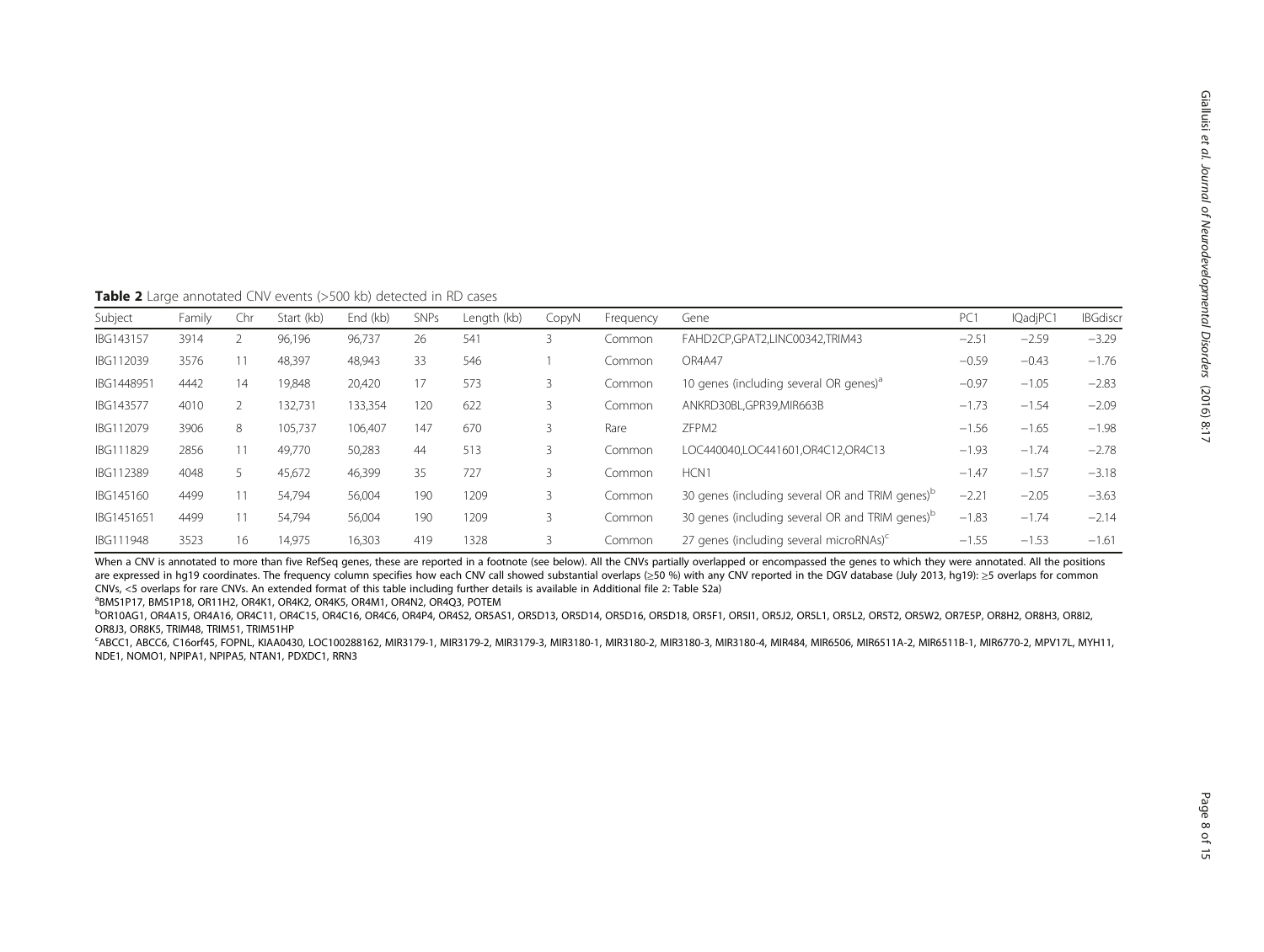| were not detected in any unaffected participant |            |    |                     |            |     |                                       |    |        |                                                                                |                 |          |                 |
|-------------------------------------------------|------------|----|---------------------|------------|-----|---------------------------------------|----|--------|--------------------------------------------------------------------------------|-----------------|----------|-----------------|
| Subject                                         | Family Chr |    | Start (kb) End (kb) |            |     | SNPs Length (kb) CopyN Frequency Gene |    |        |                                                                                | PC <sub>1</sub> | IQadjPC1 | <b>IBGdiscr</b> |
| IBG145160                                       | 4499       |    | 54.794              | 56.004     | 190 | 209                                   | 3. | Common | 30 genes (including several OR $-2.21$ $-2.05$<br>and TRIM genes) <sup>a</sup> |                 |          | $-3.63$         |
| IBG1451651                                      | 4499       | 11 | 54.794              | 56.004     | 190 | 1209                                  | 3. | Common | 30 genes (including several OR $-1.83$ $-1.74$<br>and TRIM genes) <sup>a</sup> |                 |          | $-2.14$         |
| IBG142799                                       | 3514       | 6  | 145.148             | 145.175 15 |     | - 27                                  | 3. | Rare   | <b>UTRN</b>                                                                    | $-1.62 -1.35$   |          | $-2.12$         |
| IBG142797                                       | 3514       | 6  | 145.148             | 145.175 15 |     | -27                                   | 3. | Rare   | <b>UTRN</b>                                                                    | $-1.84 -2$      |          | $-1.66$         |
| IBG142799                                       | 3514       |    | 225.391             | 225.454    | 14  | 63                                    | 3. | Common | DNAH <sub>14</sub>                                                             | $-1.62 -1.35$   |          | $-2.12$         |
| IBG142797                                       | 3514       |    | 225.391             | 225.454    | 14  | 63                                    | 3. | common | DNAH <sub>14</sub>                                                             | $-1.84 -2$      |          | $-1.66$         |

Table 3 Annotated CNVs shared between two or more affected co-siblings in ten families presenting more than one RD case, which were not detected in any unaffected participant

When a CNV is annotated to more than five RefSeq genes, these are reported in a footnote (see below). All the CNVs partially overlapped or encompassed the genes to which they were annotated. All the positions are expressed in hg19 coordinates. The frequency column specifies how each CNV call showed substantial overlaps (≥50 %) with any CNV reported in the DGV database (July 2013, hg19): ≥5 overlaps for common CNVs, <5 overlaps for rare CNVs. An extended format of this table including further details is available in Additional file 2: Table S2b

OR10AG1, OR4A15, OR4A16, OR4C11, OR4C15, OR4C16, OR4C6, OR4P4, OR4S2, OR5AS1, OR5D13, OR5D14, OR5D16, OR5D18, OR5F1, OR5I1, OR5J2, OR5L1, OR5L2, OR5T2, OR5W2, OR7E5P, OR8H2, OR8H3, OR8I2, OR8J3, OR8K5, TRIM48, TRIM51, TRIM51HP

CNVs were RD cases, based on IBGdiscr performance (see Additional file 2: Table S2f ).

When two or more CNV calls were overlapping in these regions, the encompassed probes were assessed in PLINK QFAM analysis of CNV state to detect stretches of consecutive probes associated with PC1 and IQadjPC1 scores.

# Family-based GWAS of principal component scores Association test with CNV state at each probe

GWAS meta-analysis testing association between CNV state at each probe and PC1/IQadjPC1 did not report any significant association surviving correction for multiple testing of two traits and 5173 autosomal probes meta-analyzed  $(\alpha = 4.8 \times 10^{-6})$ , representing all the probes encompassed by at least one putative CNV event in both our subsets. None of the 1900 X chromosome probes lay within CNV events detected in participants of both sexes and in both CLDRC subsets; therefore, none of these probes was meta-analyzed. The results of this analysis on an individual probe basis are reported in

Additional file 3: Tables S3a, b. No genome-wide significant association was detected in either of the two subsets analyzed (data not shown).

These results were interpreted in terms of consecutive probes showing significant associations with PC1 and/ or IQadjPC1 (i.e., at least two consecutive probes with  $p < 0.005$  and contiguous with two or more probes with  $p < 0.05$ ), in regions of overlap of two or more CNVs in our dataset (Table 4). All of the top associated regions showed nominally significant associations both with PC1 and IQadjPC1 ( $p$  values in the range [0.001; 0.05]), with the exception of chr3:2,663,757-2,675,189 (p values~[0.096; 0.245] in PC1 meta-analysis). All of these regions overlapped with genes: chr3:2,663,757-2,675,189 lay within CNTN4 (contactin 4, 3p26.3; Additional file 3: Figure S3a); chr6:168,336,080-168,597,552 partially overlapped MLLT4 (myeloid/lymphoid or mixed-lineage leukemia translocated to, 4) and encompassed the genes KIF25 (kinesin family member 25), FRMD1 (FERM domain containing 1), KIF5- AS1 (KIF25 antisense RNA 1), and GCH6.3 (uncharacterized protein) on 6q27 (Additional file 3: Figure S3b);

Table 4 Regions of CNV overlap showing the most significant associations with PC1/IQadjPC1 in the GWAS meta-analysis with CNV state (PLINK QFAM)

|       | Chr Start (bp) | Stop (bp)                          |            |                                   | Kb SNPs p value (PC1) p value (IQadjPC1) Effect <sup>a</sup> Frequency (%) <sup>b</sup> Gene <sup>c</sup> |                                 |             |                                        |
|-------|----------------|------------------------------------|------------|-----------------------------------|-----------------------------------------------------------------------------------------------------------|---------------------------------|-------------|----------------------------------------|
| $3 -$ | 2.663.757      | 2.675.189                          | $11 \t 13$ | $[0.096; 0.245]$ $[0.003; 0.014]$ |                                                                                                           | $+$                             | $0.4 - 0.6$ | CNTN4                                  |
| 6     |                | 168,336,080  168,597,552  261  130 |            | $[0.005; 0.176]$ $[0.001; 0.035]$ |                                                                                                           |                                 | $1.7 - 3.4$ | MLLT4, KIF25, KIF25-AS1, HGC6.3, FRMD1 |
|       | 10 68.221.549  | 68,242,672 21 10                   |            | $[0.015: 0.022]$ $[0.004: 0.007]$ |                                                                                                           | $\qquad \qquad -$               | 0.4         | CTNNA3                                 |
| 11    | 55.241.556     | 55.362.955 121 28                  |            |                                   | $[0.005; 0.013]$ $[0.002; 0.005]$                                                                         | $\hspace{0.1mm}-\hspace{0.1mm}$ | 0.4         | OR4C15, OR4C16                         |

All the regions of overlap of two or more CNVs, showing at least two consecutive probes with association  $p < 0.005$  and two or more contiguous probes with association  $p < 0.05$ , are reported. The results of this meta-analysis on an individual probe basis are reported in detail in Additional file 3: Table S3a, b. All the positions are expressed in hg19 coordinates

<sup>a</sup> Effect of the CNV+ state, irrespective of the copy number, on PC1 and IQadjPC1

<sup>b</sup>Frequency (%) of the CNV+ state in the CLDRC dataset

<sup>c</sup>Refseq genes overlapped/encompassed by the region reported. None of these regions annotated to potentially regulatory elements in the genome, such as transcription factor binding sites, digital DNase I hypersensitivity clusters, and H3K27Ac histone marks, as collected in ENCODE tracks. Similarly, no annotation was detected to the most conserved genomic regions in the primate clade (PhastCons 46-way elements), nor to the most positively selected regions since Homo Sapiens-Neanderthal split (i.e., regions showing S scores from Selective Sweep Scan track in the lower 5 %). All the tracks used here are available for download from the UCSC table browser [\(http://genome.ucsc.edu/cgi-bin/hgTables\)](http://genome.ucsc.edu/cgi-bin/hgTables)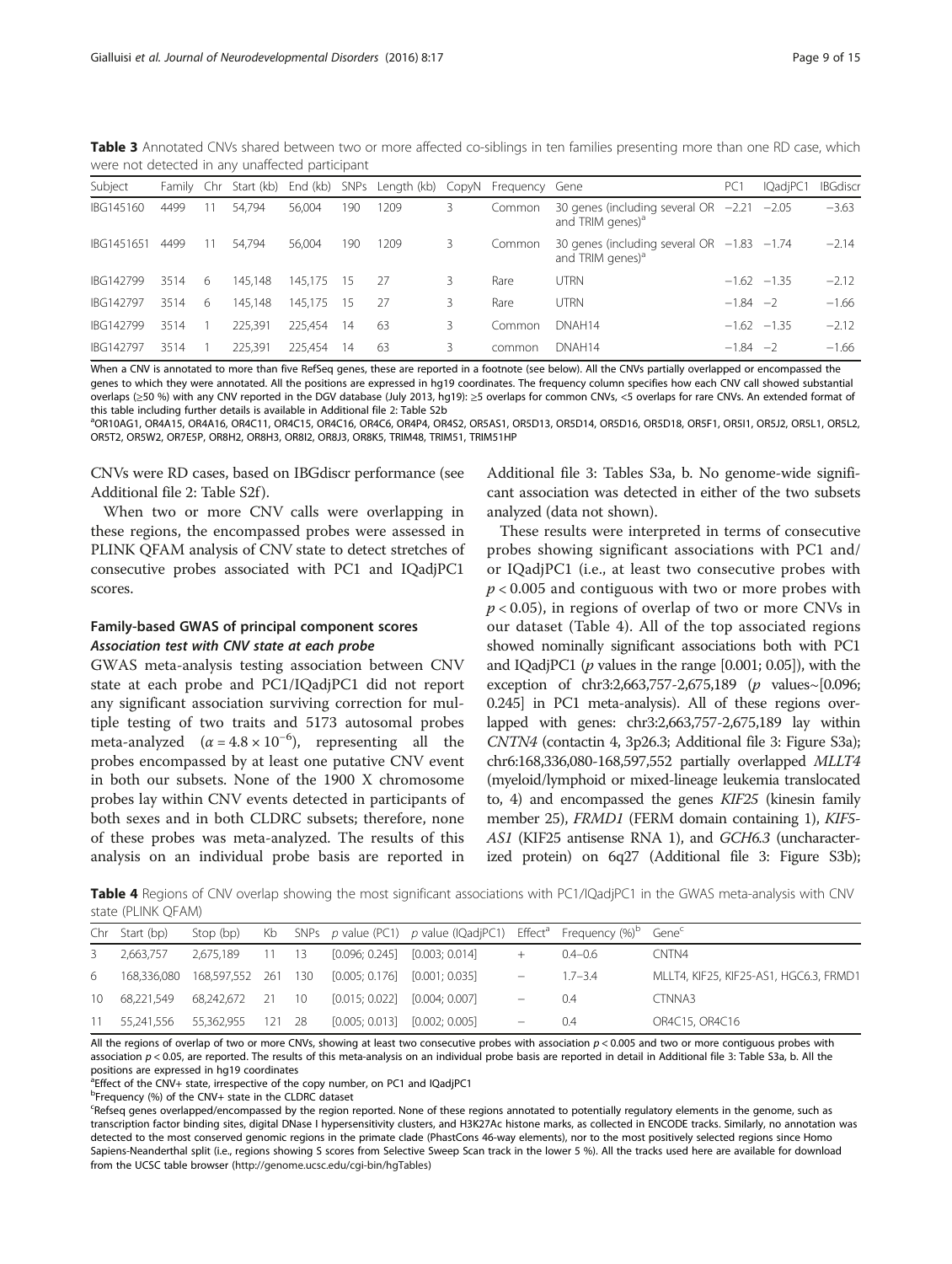chr10:68,221,549-68,242,672 lay within CTNNA3 (catenin alpha 3, 10q21.3; Additional file 3: Figure S3c); and chr11:55,241,556-55,362,955 encompassed genes OR4C15 and OR4C16 (olfactory receptors 15 and 16, family 4, subfamily C, 11q11; Additional file 3: Figure S3d). Frequency of CNV+ state in these regions ranged between 0.4 and 3.4 %.

We also checked the presence of nominally significant associations (i.e., at least two consecutive probes with  $p <$ 0.05) in the regions disrupted by CNVs in cases of reading, language, or more severe neuropsychiatric disorders (see the "Background" section). If CNV events in any of these regions had been called only in one of the subsets and therefore meta-analysis had not been run for the probes encompassed, we assessed directly the GWAS results in the relevant subset. Among the candidate CNVs assessed, a ~134-kb region (chr15:32,380,064-32,514,341) partially overlapping CHRNA7 (cholinergic nicotinic receptor alpha 7, 15q13.3; Fig. 2) showed a series of 25 consecutive probes associated with PC1 (p values $\sim$ [0.026; 0.045], Additional file 3: Table S3e). These associations were detected in CLDRC-RD as no CNVs were called in the CLDRC-ADHD subset and were not significant in the IQadjPC1 GWAS ( $p$  values~[0.053; 0.085]). This region showed a frequency of CNV+ state of  $\sim$ 1.8 % (see Additional file 2: Table S2e for relevant CNV calls) and a positive allelic trend between the CNV+ state and PC1/ IQadjPC1 (see Additional file 3: Table S3e).

# Association test with probe intensity data

GWAS meta-analysis of PC1/IQadjPC1 scores with intensity data (FamCNV) did not reveal any genome-wide significant association surviving correction for multiple testing of 704,855 autosomal probes and two traits metaanalyzed ( $\alpha = 3.6 \times 10^{-8}$ ). The results of this analysis on an individual probe basis are reported in Additional file 3: Tables S3c, d. No genome-wide significant association was detected in the two subsets analyzed (data not shown).

Also for this analysis, we were interested in detecting two or more consecutive probes showing significant association. For this purpose, we filtered our association results to detect all the pairs of consecutive probes with  $p < 0.001$  and contiguous with two or more probes with  $p < 0.05$ . Such criteria were set to reduce the probability to observe spurious associations due to noise intrinsic to raw intensity data. Although we did not find any region meeting these criteria in the results of the meta-analysis, we found such a region in the GWAS in CLDRC-RD. This ~58-kb region (chr19:20,657,781-20,715,228) consisted of eight consecutive SNPs on 19p12, associated with both PC1 (top consecutive hits rs2021399 and rs2545918,  $p = 6 \times 10^{-4}$  and  $4 \times 10^{-4}$ , respectively) and IQadjPC1 ( $p = 2 \times 10^{-4}$  and  $9 \times 10^{-4}$ ; see Additional file 3: Table S3f). This region lay within a  $\sim$ 80-kb deletion that was frequent in our dataset (called in 11.3 % of CLDRC participants, for a total of 80 CNV calls, reported in Additional file 2: Table S2g) and  $~6$ -kb downstream of ZNF737 (zinc finger protein 737, Fig. 3). The same region of overlap also showed nominally significant association ( $p$  values~[0.009; 0.022]) in the PLINK QFAM analysis with CNV state, in a wider interval (chr19:20,626,179-20,715,228, see Fig. 3 and Additional file 3: Table S3g). Both in the association test with SNP intensity data and in the association test with CNV state, this deletion showed a positive effect on PC1/IQadjPC1.

#### Pathway-based analysis of CNV calls

Pathway association analysis of 306 CNV calls presented by 67 RD cases did not reveal any significant enrichment, neither in the analysis of three composite candidate pathways representing neuronal migration, axonal guidance, and steroids-related processes (Additional file 3: Table S3h), nor in an exploratory analysis at the pathway-wide level (data not shown). Similarly, we did not observe any significant enrichment in the analysis of 84 rare CNVs detected in RD cases (see Additional file 3: Table S3i for results on candidate pathways).

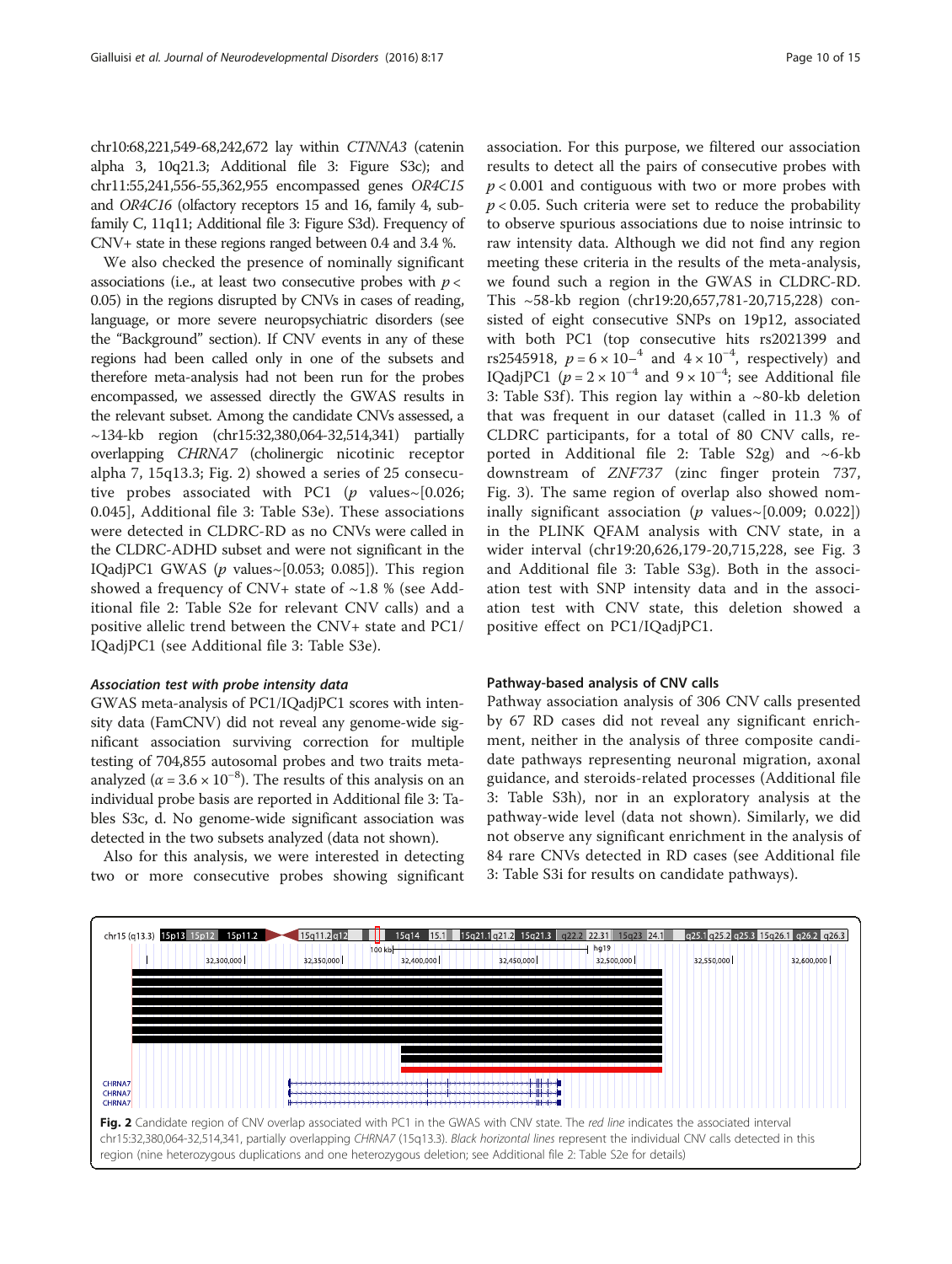

## Discussion

Our research on potential effects of CNVs on reading and language is novel for two main reasons:

First, we investigated the effects of CNVs on a continuous index of reading and language performance, in datasets enriched for the lower tail of the population distribution. Although a similar approach was used in a recent study by Stefansson and colleagues [31], who investigated the effect of candidate neuropsychiatric CNVs on cognitive traits in a large sample of the Icelandic population, their study analyzed a broad spectrum of cognitive abilities and included general population controls. It was not aimed at capturing shared variation derived from a detailed battery of reading and language measures in a selected population, as was our study.

Second, to detect effects of CNVs on continuous reading and language performance, we used two complementary approaches: one aimed at detecting copy numberdependent effects in a "dosage-dependent" additive model and one aimed at detecting associations with a "CNVpositive" state irrespective of the non-diploid copy number. These two analyses were performed in order to identify potential CNVs with reduced penetrance and variable expressivity and were in turn complementary to our analysis of co-segregation between CNVs and RD status, which was aimed at detecting variants with high penetrance and expressivity.

In our dataset of subjects with school histories of RD/ ADHD and their siblings, we did not identify a significant correlation between CNV genomic burden—both in terms of total length and of total number of CNVs per subject—and PC scores representing reading-language performance. Similarly, our case-control burden analysis did not reveal any significant contribution of CNVs to RD. This is in line with a previous study which detected no significant difference in the genomic burden of large rare CNVs between RD cases and controls [20]. However, our result is in partial contrast with a recent study which reported an increased CNV burden in SLI cases compared to controls [23]. On balance, it appears likely that CNVs have a relatively limited role in affecting reading-related performance at the population level, whereas they are known to play a more important role in severe neuropsychiatric disorders such as autism, schizophrenia, and ID [15, 16, 20] and may also affect severe cases of SLI. Further analyses in independent datasets will be needed to clarify the extent to which CNVs may affect cognitive domains that are shared between reading and language.

In this study, we detected a CNV which co-segregated with the dyslexic status in a family with two RD cases including the most severely impaired subject in our dataset—and one unaffected sibling. This large CNV event spanned  $\sim$ 1.2 Mb in the pericentromeric region 11q11-q12.1, covering several OR (olfactory receptors) and TRIM (tripartite motif protein) genes. While TRIM proteins are not well characterized, the role of olfactory receptors in triggering odor perception signals in sensory neurons is well known. Interestingly, olfactory bulbs dysgenesis/agenesis has been previously implicated in ASD [43] and reduced volumes have been reported in schizophrenic patients [44]. However, the partial overlap of this CNV with a centromeric region and the relaxed selection at the OR loci [45] suggest caution in the biological interpretation of this variant.

Two other CNVs shared between cases were detected, overlapping potential susceptibility genes. These two heterozygous duplications were observed in a pair of affected siblings but were not detected in any unaffected participant. One of them overlapped 9 exons in the 3′ terminal region of the UTRN gene (utrophin, or dystrophin-related protein 1, 6q24.2) and the other one overlapped 12 exons within DNAH14 (dynein axonemal heavy chain 14, 1q42.12). Utrophin is a large skeletal muscle protein—also expressed in the CNS—contributing to postsynaptic membrane maintenance and to clustering of acetylcholine receptors in the neuromuscular synapses and possibly playing a role in anchoring the cytoskeleton to the plasma membrane. However, as the partial duplication of UTRN overlaps its 3′-UTR region, it is possible that this has no effect on the mRNA produced. This possibility may be addressed through future gene functional analysis. Dyneins are microtubule-associated motor proteins with a key role in cilia-mediated cell motility.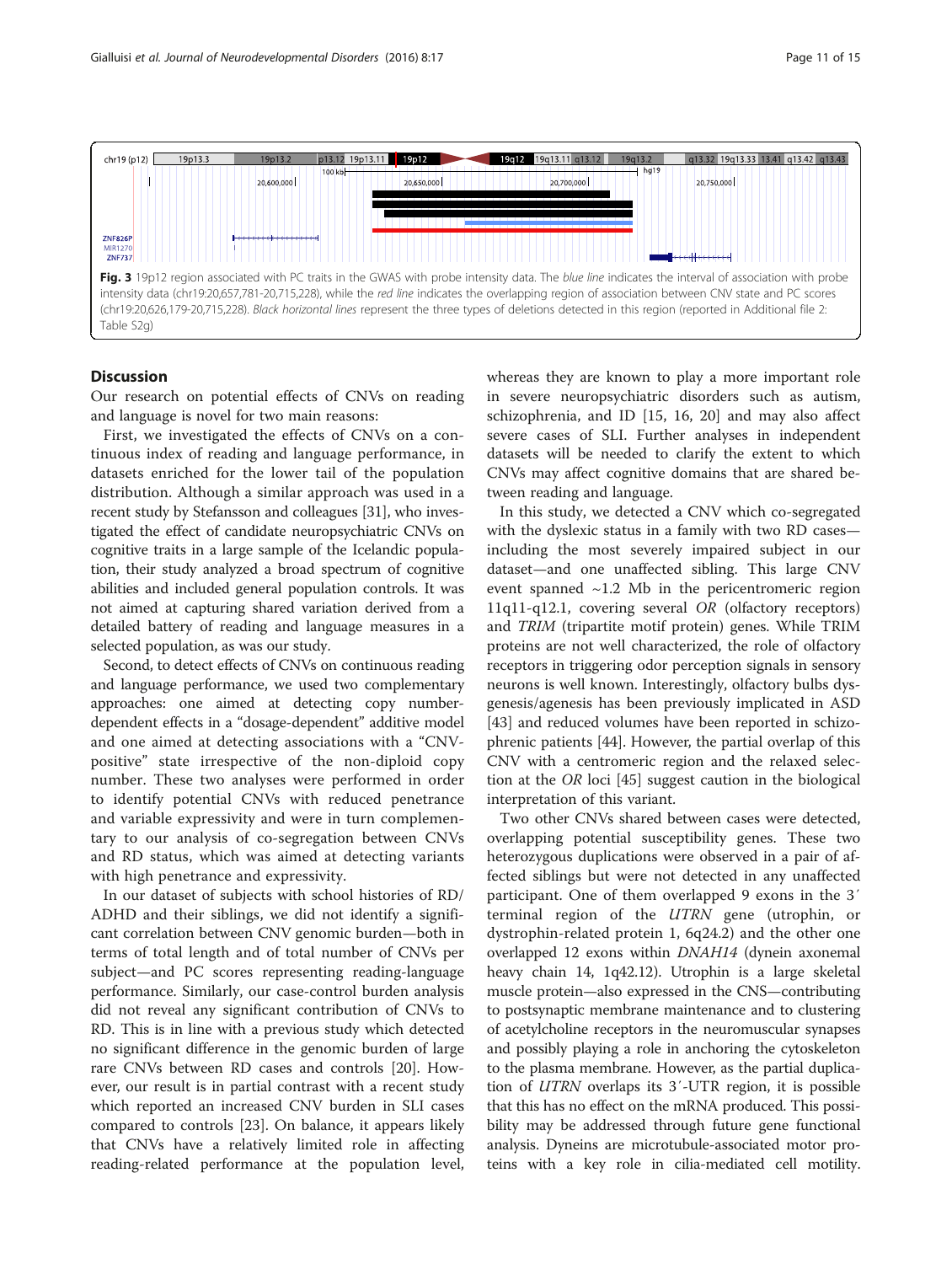Independent studies have reported evidence of involvement in cilia-related processes for two RD candidate genes, DYX1C1 [46, 47] and DCDC2 [48]. This led to the hypothesis that dyslexia may sometimes be a form of ciliopathy [46], involving abnormal neuronal development and migration [48].

Pathway-based enrichment testing of CNV calls detected in RD cases revealed no significant associations for three candidate gene sets representing mainstream hypotheses on the etiology of RD, namely axon guidance, neuron migration, and steroids-related processes. This is in line with the pathway enrichment test based on SNP associations in an earlier GWASMA study that we carried out [11].

The two complementary strategies for genome-wide association testing between CNVs and our principal component reading-language scores revealed partly different but partly consistent results. The first of these analyses—which made use of CNV calls and tested association with CNV state at each probe—was aimed at detecting associations in regions of overlap of CNV calls, irrespective of the abnormal copy number state. The second analysis, in FamCNV, assessed copy number (or allele dosage)-dependent associations between DNA array intensity data and PC1/IQadjPC1. These are practical strategies to detect different kinds of effects of CNVs on continuous traits, both of which have precedence in the literature: in recent studies, copy number-dependent (dosage) effects were reported for continuous traits such as body mass index [49] and structural brain measures [31]; while either deletions or reciprocal duplications of specific regions have been reported to result in similar clinical and phenotypic manifestations, as in the case of ASD, language/developmental delays, and other psychiatric disorders [15, 16]. Both analyses were run probeby-probe, but results were then interpreted in terms of consecutive probes showing significant associations, which was appropriate for an analysis of CNVs.

Although no associations reached genome-wide significance in PLINK QFAM meta-analysis, some of the top associated regions involve plausible candidate genes. A  $\sim$ 11-kb CNV overlap, associated with IQadjPC1, lay in an intronic region within CNTN4 (contactin 4, 3p26.3; Additional file 3: Figure S3a). This overlap was shared by three heterozygous duplications and one heterozygous deletion, which all showed concordant positive effects on PC scores. Contactins are Ig cell adhesion molecules with a fundamental role in neuronal development and plasticity. CNVs and structural rearrangements disrupting CNTN4 have been implicated in severe neurodevelopmental disorders such as ASD [50, 51] and DD [52]. Interestingly, the associated region detected in the present study overlaps with CNVs reported in ASD cases in two previous studies [50, 51], and contactin 4 is widely expressed in the brain, particularly in the cerebellum, thalamus, amygdala, and cerebral cortex [50]. However, this association was weaker and not significant with PC1.

Another intronic CNV overlap region of ~21 kb, associated with both PC1 and IQadjPC1, was found within CTNNA3 (catenin alpha 3, 10q21.3; Additional file 3: Figure S3c). This region resulted from the overlap of three deletions and showed a negative effect on PC scores. α-catenins have a crucial role in cell adhesion, and CTNNA3 has been implicated in ASD etiology through both CNV studies [53, 54] and GWAS studies [55, 56]. Our associated region partially overlaps an inherited compound heterozygous deletion encompassing exon 11, found in an ASD patient [53]. Expression of CTNNA3 in mouse hippocampus and cortex at postnatal day 0 suggests a specific neuronal role at very early developmental stages [53].

We also assessed CNV overlaps in regions previously reported to be disrupted by CNVs in reading, language, or more severe neuropsychiatric disorders. Among these, a ~134-kb region of overlap between nine heterozygous duplications and one heterozygous deletion, encompassing several exons in the 3′ region of CHRNA7 (cholinergic nicotinic receptor alpha 7, 15q13.3; Fig. 2), presented nominally significant association with PC1 in the CLDRC-RD subset (while no CNV calls were detected in CLDRC-ADHD). The association only approached significance after IQ adjustment and the CNV state exerted a positive effect on PC1/IQadjPC1, with both deletion and duplications showing the same direction of effect. Nicotinic cholinergic receptors are ligand-gated ion channels that mediate fast signal transmission at synapses and are ubiquitously expressed in the CNS. Several studies have suggested a possible involvement of CHRNA7 in language skills. A CNV encompassing this gene was suggested to contribute to the disruption of synaptic pathways in a patient with ID and language impairment [57]. A genome-wide CNV screen also reported CHRNA7 among the genes disrupted in a group of unrelated SLI cases, as well as a significant over-representation of the GO category acetylcholine binding in a pathway-based analysis of these CNVs [23]. A recent longitudinal study of children with language difficulties implicated a deletion at 15q13.1-13.3 (BP3-BP5) in the etiology of SLI, and the authors hypothesized a role of CHRNA7 in the phenotypic effects associated to this region [24]. The 15q13.3 region is also a hotspot of neuropsychiatric CNVs, which have been implicated in several disorders including SCZ, ASD, ADHD, and epilepsy [15, 16]. CNVs encompassing this gene have also been tested for effects on general cognitive abilities, including school history of mathematical and reading difficulties, but no associations were reported [31].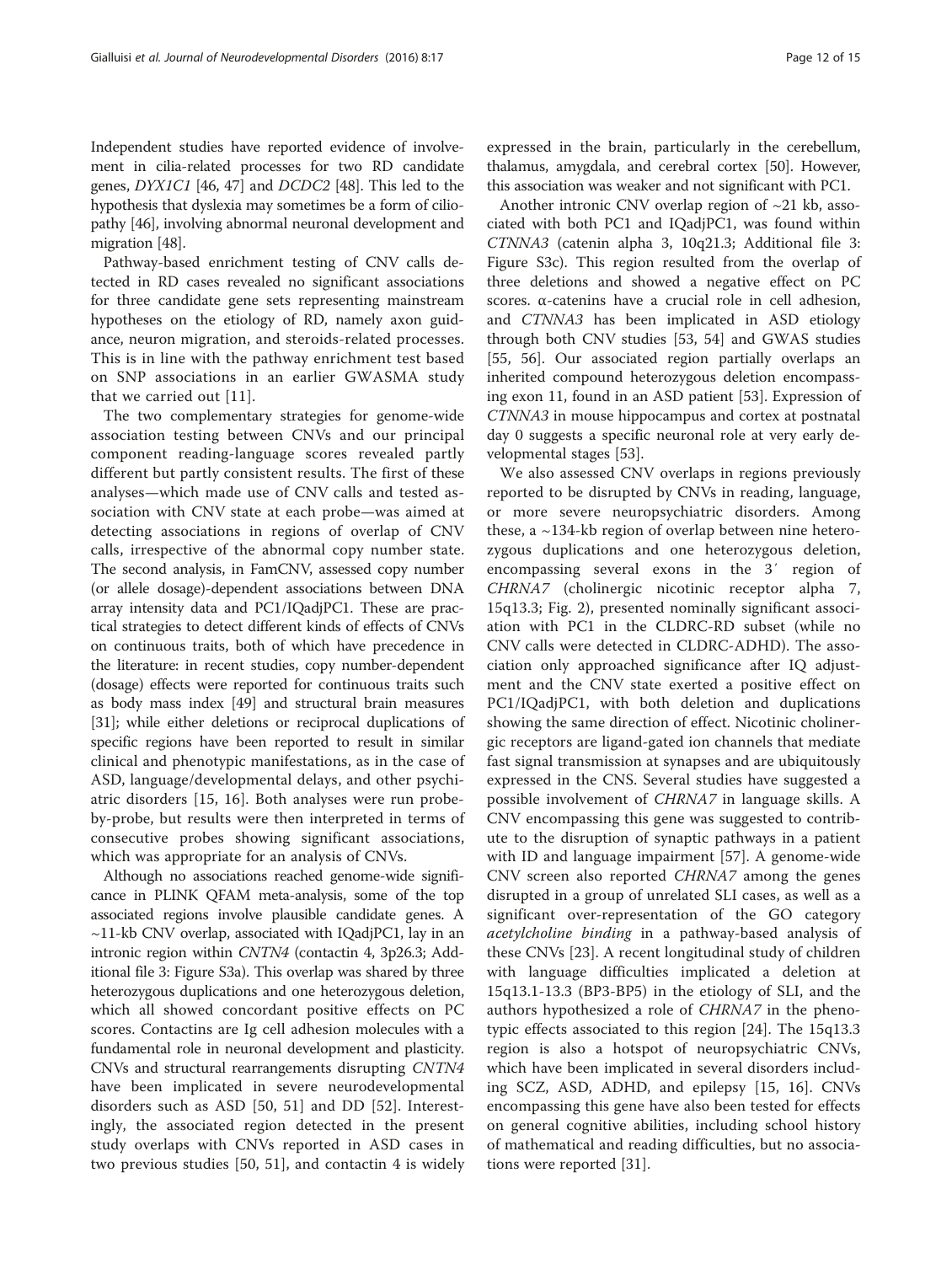Similarly to PLINK QFAM analysis, FamCNV meta-analysis did not reveal any genome-wide significant association. However, we found a series of eight contiguous SNPs associated with both PC1 and IQadjPC1 in the CLDRC-RD analysis, ~6-kb downstream of ZNF737 (zinc finger protein 737, 19p12, Fig. 3). This  $\sim$  58-kb region lay within a  $\sim$  80-kb deletion which was common in our dataset, and the association was also observed at the nominal significance level in the PLINK QFAM analysis of CLDRC-RD. Both FamCNV and QFAM analysis indicated a positive effect of this deletion on PC1/IQadjPC1. Zinc finger protein 737 has not been functionally characterized, but the presence of a zinc finger domain suggests a possible involvement in transcriptional regulation. Interestingly, a microdeletion within another zinc finger gene, ZNF277, has been suggested as susceptibility CNV for SLI [22].

In spite of the interesting suggestive associations discussed above, the modest sample size and absence of a replication sample constitute limitations for the present study, and further analyses in larger datasets are warranted. In addition, the localization of CNV breakpoints and functional validation of candidate CNVs can help to validate and extend such associations. Also, the definition of RD cases was necessarily somewhat arbitrary (as in all studies). Nonetheless, for completeness of our analysis, we used this approach to assess co-segregation with CNVs in the sibships. As there is no universal agreement on the diagnostic definition of dyslexia [1, 3], we used a "performance only"-based criterion, classifying all the participants in the lowest 10 % of the IBGdiscr score distribution as RD cases and considering them as representative of reading impairment. Finally, it may be observed that many of the CNVs identified are in CNV hotspot regions and they may represent benign variants. Nonetheless, the fact that these CNVs are frequently detected in the general population does not rule out potentially modifying effects on reading and language skills. For this reason, we did not exclude CNVs present in the DGV from our analysis.

#### Conclusions

Overall, this study did not identify clear effects of CNVs on reading and language performance, but identified a number of putative, individual susceptibility factors in the genome. We believe that applying the comprehensive strategy used in this study to larger datasets may facilitate the identification of new structural variants involved in reading and language performance and reveal part of the missing heritability for reading and language measures.

# Additional files

[Additional file 1:](dx.doi.org/10.1186/s11689-016-9147-8) Supplementary methods. Details on IBG discriminant score; pairwise phenotypic correlations of PC1, IQadjPC1, and IBGdiscr; principal component analysis of LRR intensity data from DNA array. (DOCX 50 kb)

[Additional file 2:](dx.doi.org/10.1186/s11689-016-9147-8) CNV calls of interest. Large CNV calls; CNVs shared between two or more affected co-siblings (extended tables); CNV calls within genes implicated in reading and language; CNV calls overlapping genes implicated in reading and/or language impairments by previous CNV studies; CNV calls overlapping common neuropsychiatric CNVs; CNV calls annotated to ZNF737. (XLSX 41 kb)

[Additional file 3:](dx.doi.org/10.1186/s11689-016-9147-8) Supplementary results. Detailed results of FamCNV and PLINK QFAM GWAS meta-analyses; details of associations in the CHRNA7 and ZNF737 regions; results of pathway-based analysis. (DOCX 89 kb)

#### Competing interests

The authors declare that they have no competing interests.

#### Authors' contributions

CF and SEF conceived and supervised the present study. AG performed the statistical analyses, genotype, and phenotype QC. AG, CF, and SEF designed the experiments and wrote the manuscript. AV and MF provided technical and theoretical assistance in FamCNV analysis and pre-analysis QC. SDS was responsible for DNA samples management. JCD, EGW, RKO, and BFP are CLDRC co-investigators (involved in the collection and preliminary elaboration of reading and language traits). All the authors contributed to the paper and approved the submitted version.

#### Acknowledgements

We would like to thank Dr Kai Wang for technical assistance using PennCNV. This work was supported by the Max Planck Society and the US National Institutes of Health (Grant ref: P50 HD027802). AV is funded by the British Skin Foundation (grant 5044i). AG was funded by the Max Planck Society and the Munich Cluster for Systems Neurology (grant 9731).

#### Author details

<sup>1</sup> Language and Genetics Department, Max Planck Institute for Psycholinguistics, Wundtlaan 1, 6525 XD Nijmegen, The Netherlands. <sup>2</sup> Department of Translational Research in Psychiatry, Max Planck Institute of Psychiatry, Munich, Germany. <sup>3</sup>Department of Twin Research and Genetic Epidemiology, King's College London, London, UK. <sup>4</sup>Institute for Behavioral Genetics, University of Colorado, Boulder, CO, USA. <sup>5</sup>Department of Psychology and Neuroscience, University of Colorado, Boulder, CO, USA. <sup>6</sup>Munroe Meyer Institute, University of Nebraska Medical Center, Omaha, NE USA. <sup>7</sup> Department of Psychology, University of Denver, Denver, CO, USA. <sup>8</sup> Denderry lessing Compilion and Behaviour. Nijmogen The <sup>8</sup>Donders Institute for Brain Cognition and Behaviour, Nijmegen, The **Netherlands** 

#### Received: 5 November 2015 Accepted: 31 March 2016 Published online: 15 May 2016

#### References

- 1. Peterson RL, Pennington BF. Developmental dyslexia. Lancet. 2012;379: 1997–2007.
- 2. Pennington BF, Bishop DV. Relations among speech, language, and reading disorders. Annu Rev Psychol. 2009;60:283–306.
- 3. Raskind WH, Peter B, Richards TL, Eckert MA, Berninger VW. The genetics of reading disabilities: from phenotypes to candidate genes. Front Psychol. 2013;3:601.
- 4. Newbury DF, Monaco AP. Genetic advances in the study of speech and language disorders. Neuron. 2010;68:309–20.
- 5. Willcutt EG, Betjemann RS, McGrath LM, Chhabildas NA, Olson RK, DeFries JC, Pennington BF. Etiology and neuropsychology of comorbidity between RD and ADHD: the case for multiple-deficit models. Cortex. 2010;46:1345–61.
- 6. Newbury DF, Paracchini S, Scerri TS, Winchester L, Addis L, Richardson AJ, Walter J, Stein JF, Talcott JB, Monaco AP. Investigation of dyslexia and SLI risk variants in reading- and language-impaired subjects. Behav Genet. 2011;41:90–104.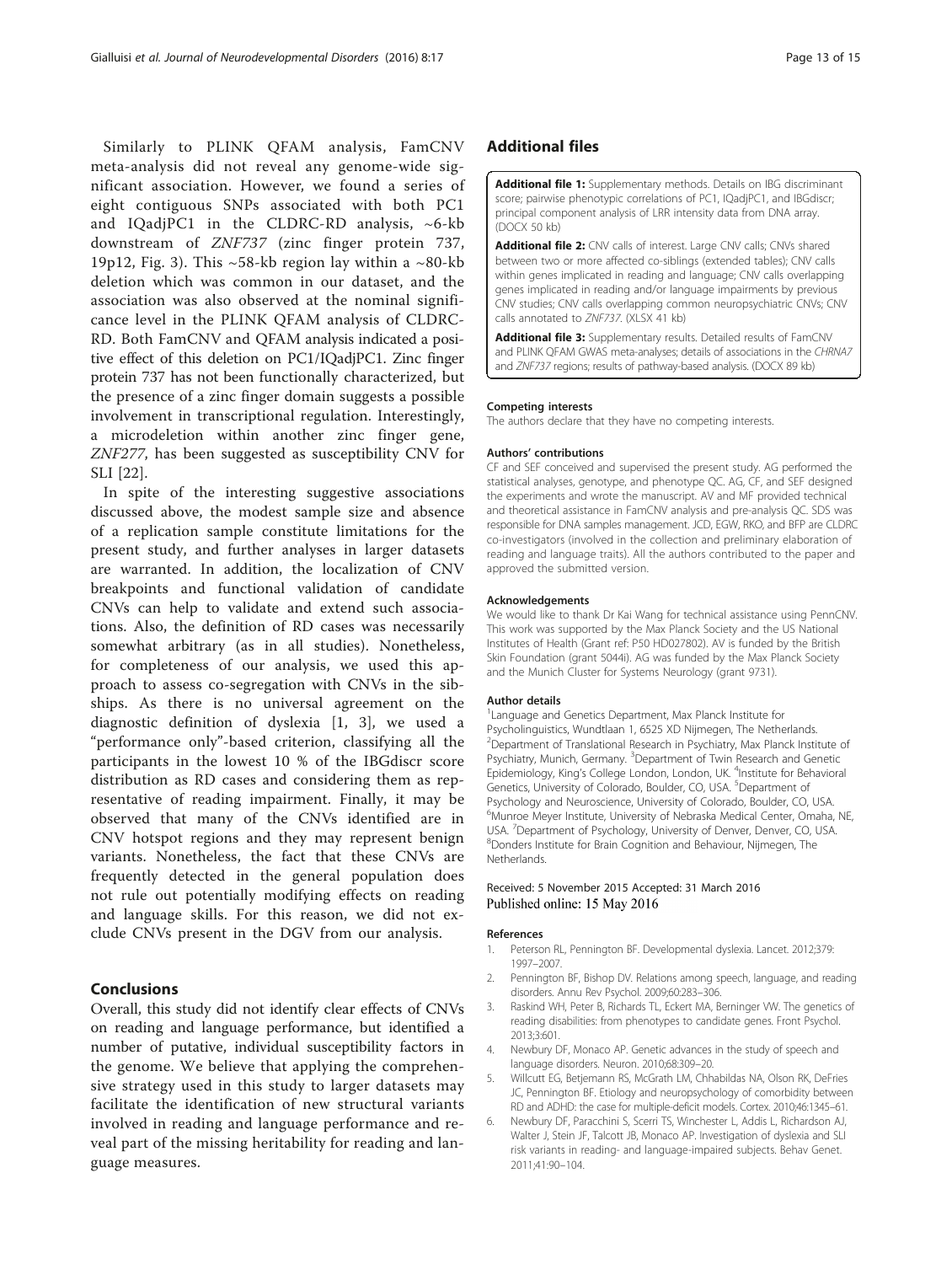- 7. Paracchini S. Dissection of genetic associations with language-related traits in population-based cohorts. J Neurodev Disord. 2011;3:365–73.
- 8. Carrion-Castillo A, Franke B, Fisher SE. Molecular genetics of dyslexia: an overview. Dyslexia. 2013;19:214–40.
- 9. Deriziotis P, Fisher SE. Neurogenomics of speech and language disorders: the road ahead. Genome Biol. 2013;14:1–12.
- 10. Graham SA, Fisher SE. Understanding language from a genomic perspective. Annu Rev Genet. 2015;49:131–60.
- 11. Gialluisi A, Newbury DF, Wilcutt EG, Olson RK, DeFries JC, Brandler WM, Pennington BF, Smith SD, Scerri TS, Simpson NH, et al. Genome-wide screening for DNA variants associated with reading and language traits. Genes Brain Behav. 2014;13:686–701.
- 12. Hannula-Jouppi K, Kaminen-Ahola N, Taipale M, Eklund R, Nopola-Hemmi J, Kääriäinen H, Kere J. The axon guidance receptor gene ROBO1 is a candidate gene for developmental dyslexia. PLoS Genet. 2005;preprint:e50.
- 13. Taipale M, Kaminen N, Nopola-Hemmi J, Haltia T, Myllyluoma B, Lyytinen H, Muller K, Kaaranen M, Lindsberg PJ, Hannula-Jouppi K, Kere J. A candidate gene for developmental dyslexia encodes a nuclear tetratricopeptide repeat domain protein dynamically regulated in brain. Proc Natl Acad Sci U S A. 2003;100:11553–8.
- 14. Fisher SE, Scharff C. FOXP2 as a molecular window into speech and language. Trends Genet. 2009;25:166–77.
- 15. Grayton HM, Fernandes C, Rujescu D, Collier DA. Copy number variations in neurodevelopmental disorders. Prog Neurobiol. 2012;99:81–91.
- 16. Malhotra D, Sebat J. CNVs: harbingers of a rare variant revolution in psychiatric genetics. Cell. 2012;148:1223–41.
- 17. Veerappa AM, Saldanha M, Padakannaya P, Ramachandra NB. Family-based genome-wide copy number scan identifies five new genes of dyslexia involved in dendritic spinal plasticity. J Hum Genet. 2013;58:539–47.
- 18. Veerappa AM, Saldanha M, Padakannaya P, Ramachandra NB. Genome-wide copy number scan identifies disruption of PCDH11X in developmental dyslexia. Am J Med Genet B Neuropsychiatr Genet. 2013;162B:889–97.
- 19. Poelmans G, Engelen JJM, Van Lent-Albrechts J, Smeets HJ, Schoenmakers E, Franke B, Buitelaar JK, Wuisman-Frerker M, Erens W, Steyaert J, Schrander-Stumpel C. Identification of novel dyslexia candidate genes through the analysis of a chromosomal deletion. Am J Med Genet B Neuropsychiatr Genet. 2009;150B:140–7.
- 20. Girirajan S, Brkanac Z, Coe BP, Baker C, Vives L, Vu TH, Shafer N, Bernier R, Ferrero GB, Silengo M, et al. Relative burden of large CNVs on a range of neurodevelopmental phenotypes. PLoS Genet. 2011;7:e1002334.
- 21. Wiszniewski W, Hunter JV, Hanchard NA, Willer JR, Shaw C, Tian Q, Illner A, Wang X, Cheung SW, Patel A, et al. TM4SF20 ancestral deletion and susceptibility to a pediatric disorder of early language delay and cerebral white matter hyperintensities. Am J Hum Genet. 2013;93:197–210.
- 22. Ceroni F, Simpson NH, Francks C, Baird G, Conti-Ramsden G, Clark A, Bolton PF, Hennessy ER, Donnelly P, Bentley DR, et al. Homozygous microdeletion of exon 5 in ZNF277 in a girl with specific language impairment. Eur J Hum Genet. 2014;22:1165–71.
- 23. Simpson NH, Ceroni F, Reader RH, Covill LE, Knight JC, the SLIC, Hennessy ER, Bolton PF, Conti-Ramsden G, O'Hare A, et al. Genome-wide analysis identifies a role for common copy number variants in specific language impairment. Eur J Hum Genet. 2015.
- 24. Pettigrew KA, Reeves E, Leavett R, Hayiou-Thomas ME, Sharma A, Simpson NH, Martinelli A, Thompson P, Hulme C, Snowling MJ, et al. Copy number variation screen identifies a rare de novo deletion at chromosome 15q13.1-13.3 in a child with language impairment. PLoS ONE. 2015;10:e0134997.
- 25. Pagnamenta AT, Bacchelli E, de Jonge MV, Mirza G, Scerri TS, Minopoli F, Chiocchetti A, Ludwig KU, Hoffmann P, Paracchini S, et al. Characterization of a family with rare deletions in CNTNAP5 and DOCK4 suggests novel risk loci for autism and dyslexia. Biol Psychiatry. 2010;68:320–8.
- 26. Raca G, Baas BS, Kirmani S, Laffin JJ, Jackson CA, Strand EA, Jakielski KJ, Shriberg LD. Childhood apraxia of speech (CAS) in two patients with 16p11. 2 microdeletion syndrome. Eur J Hum Genet. 2013;21:455–9.
- 27. Fedorenko E, Morgan A, Murray E, Cardinaux A, Mei C, Tager-Flusberg H, Fisher SE, Kanwisher N. A highly penetrant form of childhood apraxia of speech due to deletion of 16p11.2. Eur J Hum Genet. 2016; 24:302–6.
- 28. Newbury DF, Mari F, Sadighi Akha E, Macdermot KD, Canitano R, Monaco AP, Taylor JC, Renieri A, Fisher SE, Knight SJ. Dual copy number variants involving 16p11 and 6q22 in a case of childhood

apraxia of speech and pervasive developmental disorder. Eur J Hum Genet. 2013;21:361–5.

- 29. Burnside RD, Pasion R, Mikhail FM, Carroll AJ, Robin NH, Youngs EL, Gadi IK, Keitges E, Jaswaney VL, Papenhausen PR, et al. Microdeletion/microduplication of proximal 15q11.2 between BP1 and BP2: a susceptibility region for neurological dysfunction including developmental and language delay. Hum Genet. 2011;130:517–28.
- 30. Peter B, Matsushita M, Oda K, Raskind W. De novo microdeletion of BCL11A is associated with severe speech sound disorder. Am J Med Genet A. 2014;164:2091–6.
- 31. Stefansson H, Meyer-Lindenberg A, Steinberg S, Magnusdottir B, Morgen K, Arnarsdottir S, Bjornsdottir G, Walters GB, Jonsdottir GA, Doyle OM, et al. CNVs conferring risk of autism or schizophrenia affect cognition in controls. Nature. 2014;505:361–6.
- 32. DeFries JC, Filipek PA, Fulker DW, Olson RK, Pennington BF, Smith SD, Wise BW. Colorado learning disabilities research center. Learning Disabilities: A Multidisciplinary Journal. 1997;8:7–19.
- 33. DeFries JC. Colorado reading project. Parkton: York Press; 1985. p. 107–22.
- 34. Elia J, Glessner JT, Wang K, Takahashi N, Shtir CJ, Hadley D, Sleiman PMA, Zhang H, Kim CE, Robison R, et al. Genome-wide copy number variation study associates metabotropic glutamate receptor gene networks with attention deficit hyperactivity disorder. Nat Genet. 2012;44:78–84.
- 35. Szatkiewicz JP, Neale BM, O'Dushlaine C, Fromer M, Goldstein JI, Moran JL, Chambert K, Kahler A, Magnusson PKE, Hultman CM, et al. Detecting large copy number variants using exome genotyping arrays in a large Swedish schizophrenia sample. Mol Psychiatry. 2013;18:1178–84.
- 36. Purcell S, Neale B, Todd-Brown K, Thomas L, Ferreira MAR, Bender D, Maller J, Sklar P, de Bakker PIW, Daly MJ, Sham PC. PLINK: a tool set for wholegenome association and population-based linkage analyses. Am J Hum Genet. 2007;81:559–75.
- 37. Stacklies W, Redestig H, Scholz M, Walther D, Selbig J. pcaMethods—a bioconductor package providing PCA methods for incomplete data. Bioinformatics. 2007;23:1164–7.
- 38. Wang K, Li M, Hadley D, Liu R, Glessner J, Grant SF, Hakonarson H, Bucan M. PennCNV: an integrated hidden Markov model designed for high-resolution copy number variation detection in whole-genome SNP genotyping data. Genome Res. 2007;17:1665–74.
- 39. Team RDC, editor. R: A language and environment for statistical computing. Vienna: R Foundation for Statistical Computing; 2013.
- 40. Willer CJ, Li Y, Abecasis GR. METAL: fast and efficient meta-analysis of genomewide association scans. Bioinformatics. 2010;26:2190–1.
- 41. Eleftherohorinou H, Andersson-Assarsson JC, Walters RG, El-Sayed Moustafa JS, Coin L, Jacobson P, et al. famCNV: copy number variant association for quantitative traits in families. Bioinformatics. 2011;27:1873–5.
- 42. Lee PH, O'Dushlaine C, Thomas B, Purcell SM. INRICH: interval-based enrichment analysis for genome-wide association studies. Bioinformatics. 2012;28:1797–9.
- 43. Brang D, Ramachandran VS. Olfactory bulb dysgenesis, mirror neuron system dysfunction, and autonomic dysregulation as the neural basis for autism. Med Hypotheses. 2010;74:919–21.
- 44. Turetsky BI, Moberg PJ, Yousem DM, Doty RL, Arnold SE, Gur RE. Reduced olfactory bulb volume in patients with schizophrenia. Am J Psychiatry. 2000;157:828–30.
- 45. Pierron D, Cortés NG, Letellier T, Grossman LI. Current relaxation of selection on the human genome: tolerance of deleterious mutations on olfactory receptors. Mol Phylogenet Evol. 2013;66:558–64.
- 46. Chandrasekar G, Vesterlund L, Hultenby K, Tapia-Paez I, Kere J. The zebrafish orthologue of the dyslexia candidate gene DYX1C1 is essential for cilia growth and function. PLoS ONE. 2013;8:e63123.
- 47. Tarkar A, Loges NT, Slagle CE, Francis R, Dougherty GW, Tamayo JV, Shook B, Cantino M, Schwartz D, Jahnke C, et al. DYX1C1 is required for axonemal dynein assembly and ciliary motility. Nat Genet. 2013;45: 995–1003.
- 48. Massinen S, Hokkanen ME, Matsson H, Tammimies K, Tapia-Paez I, Dahlstrom-Heuser V, Kuja-Panula J, Burghoorn J, Jeppsson KE, Swoboda P, et al. Increased expression of the dyslexia candidate gene DCDC2 affects length and signaling of primary cilia in neurons. PLoS ONE. 2011;6:e20580.
- 49. Falchi M, El-Sayed Moustafa JS, Takousis P, Pesce F, Bonnefond A, Andersson-Assarsson JC, Sudmant PH, Dorajoo R, Al-Shafai MN, Bottolo L, et al.